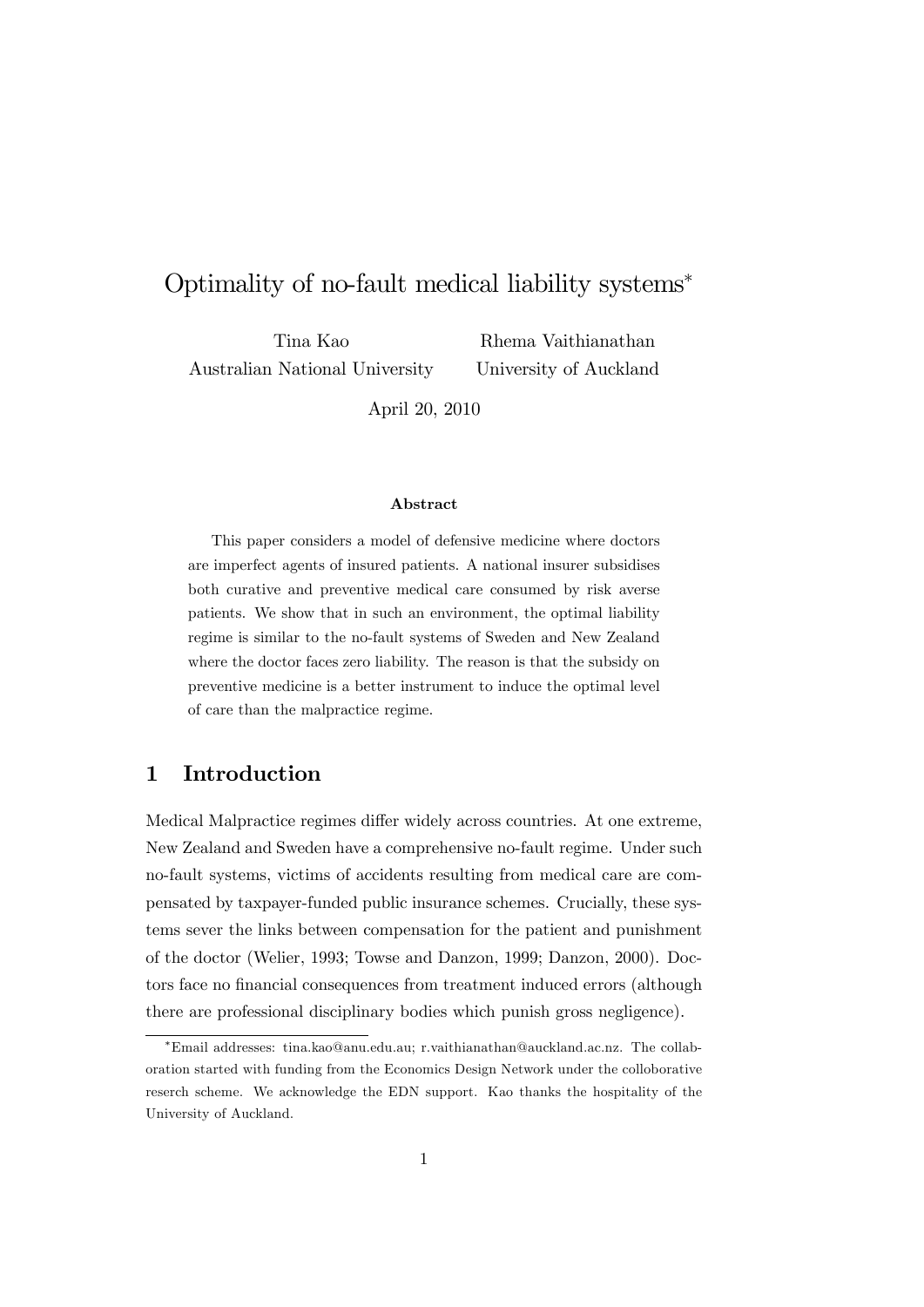At the other extreme are "third-party liability" systems where doctors are held liable for treatment related injuries. The standard economic efficiency argument for third-party liability is that by requiring the injurer to compensate the victim, the accident risk is internalised and the efficient level of preventive care is provided (Shavell, 2005). In a standard model of accident liability therefore, a no-fault system would induce too little care by injurers<sup>1</sup>.

However, this standard logic cannot be directly applied to treatment related injuries. In particular, the types of preventive actions that doctors undertake in response to liability risk (e.g. requesting diagnostic tests) are often paid for by health insurers (Kessler, Summerton and Graham 2006; Danzon, 1985). If patients (or their insurers) are unable to judge the appropriate level of care, then this subsidy coupled with malpractice pressure might provide incentives to choose too high a level of preventive care.

There is now a body of empirical evidence from that there is indeed too much preventive care in health (referred to as defensive medicine) (Kessler and McLellan, 1996, 2000; Dubay et al.,1999). These papers exploit the effect of changes in rules of malpractice liability to assess the extent to which health care is driven by malpractice pressure. Kessler and McClellan (1996) find that reforms which decreased malpractice risk had little effect on the health outcomes of Medicare patients but significantly reduce medical costs. They conclude that this is evidence of the existence of "defensive medicine" - that is care beyond the point at which there is any real health benefits to the patient. Kessler and McLellan (2002) find that the actual effect of such reforms depends on the degree of medicare penetration, suggesting that supply-side cost sharing and tort reforms are substitutes. Fenn et al (2004) provide UK based evidence of the existence of defensive medicine. They document an increase in the utilisation of costly diagnostic imaging in response to increased malpractice liability at the hospital level. Currie and Macleod (2008) study the impact of changes to specific malpractice rules on birth related complications. They find that the effect of tort-reform to

<sup>1</sup>For example, increased fatal road accidents were observed following the adoption of no-fault liability in automobile accident (Cummins, Phillips and Weiss (2001); Landes  $(1982)$ .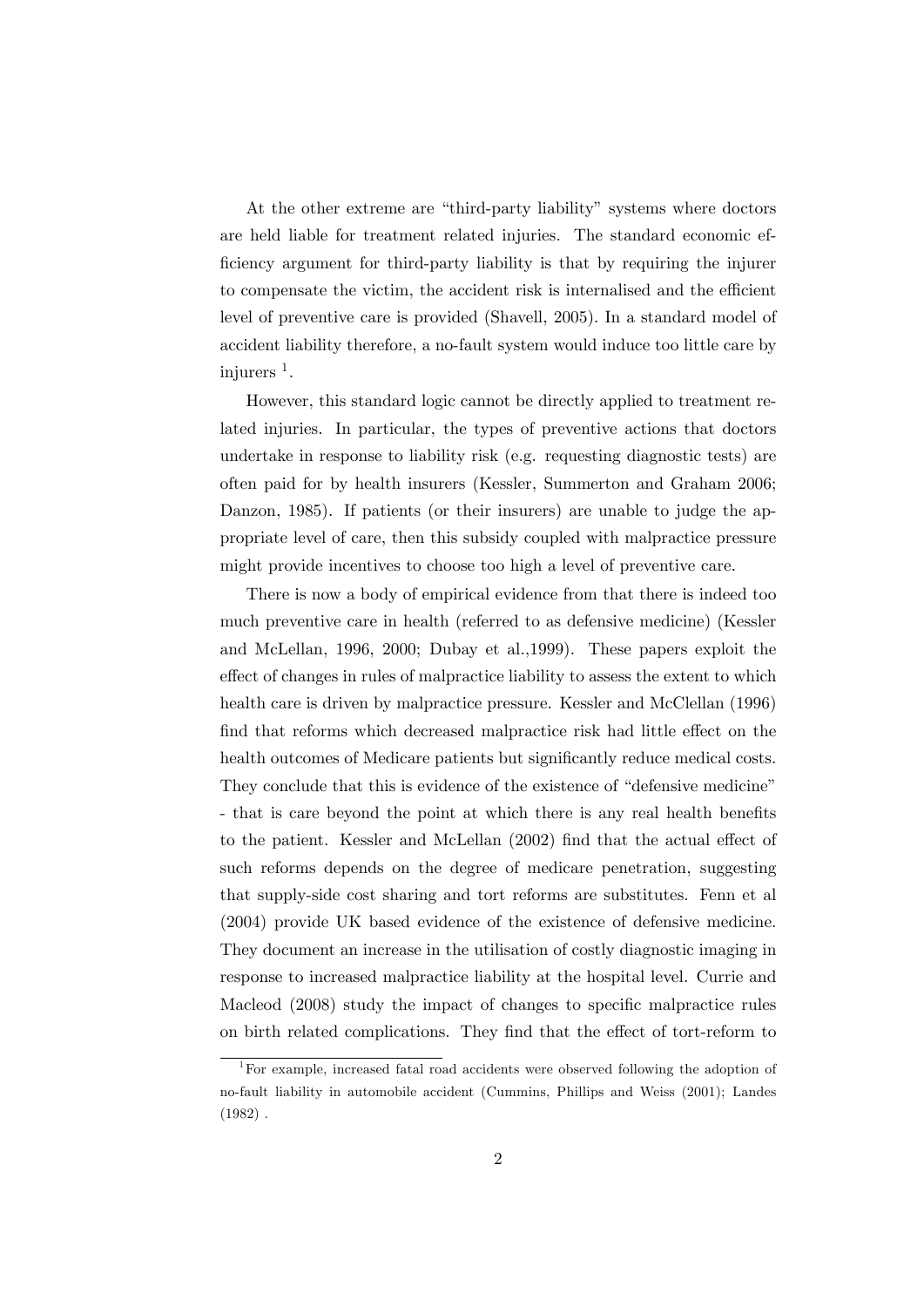be more nuanced than suggested by previous studies  $\overline{\phantom{a}}$  finding that with decreased malpractice risk had harmful effects on patients. They conclude that "incentives created by the tort system are complex and interact in important ways with other incentives facing physicians. Without knowing more about the specific incentives faced by physicians, it is hazardous to predict that a specific tort reform will either reduce unnecessary procedure use or have beneficial impacts on health."

These studies suggest that the effect of malpractice pressure has to be analysed in the context of the other incentives in the system. The objective of this paper is to analyse the interaction between health insurance and the liability regime. We argue that in the presence of risk-averse patients who purchase insurance against health shocks, the optimal liability regime is *lower* than in the absence of health insurance  $\sim$  so much so that a no-fault liability might be optimal.

To our knowledge, theoretical models which analyse the implications of health insurance for the optimal liability regime have not been analysed in the literature. Danzon (1985) considers how the structure of health insurance might distort doctor's choice of prevention as well as malpractice insurance. She points out that since tests are subsidised by insurers whereas doctor's time is not, this distortion in the relative price of preventive inputs causes a over-use of tests and under-utilisation of time in preventing accidents. However, her paper does not explicitly consider the health insurance and accident liability systems as a joint problem in optimal health system design. Currie and MacLeod (2008) have a theoretical section in their empirical model where procedure choice interacts with the nature of the third-party liability. They show that taking this "extensive margin" into account can have important implications for the predicted effect of malpractice reform.

In this paper we construct a theoretical model that explicitly takes into account the interaction between the health insurance contract and the liability regime. We show that in an environment where patient-copayments apply to preventive care, a no-fault liability regime is optimal. We also consider an environment where there is supply -side cost sharing. We show the sense in which our theoretical model matches Kessler and McLellan (2002) in that supply side pressure and malpractice pressure are substitutes.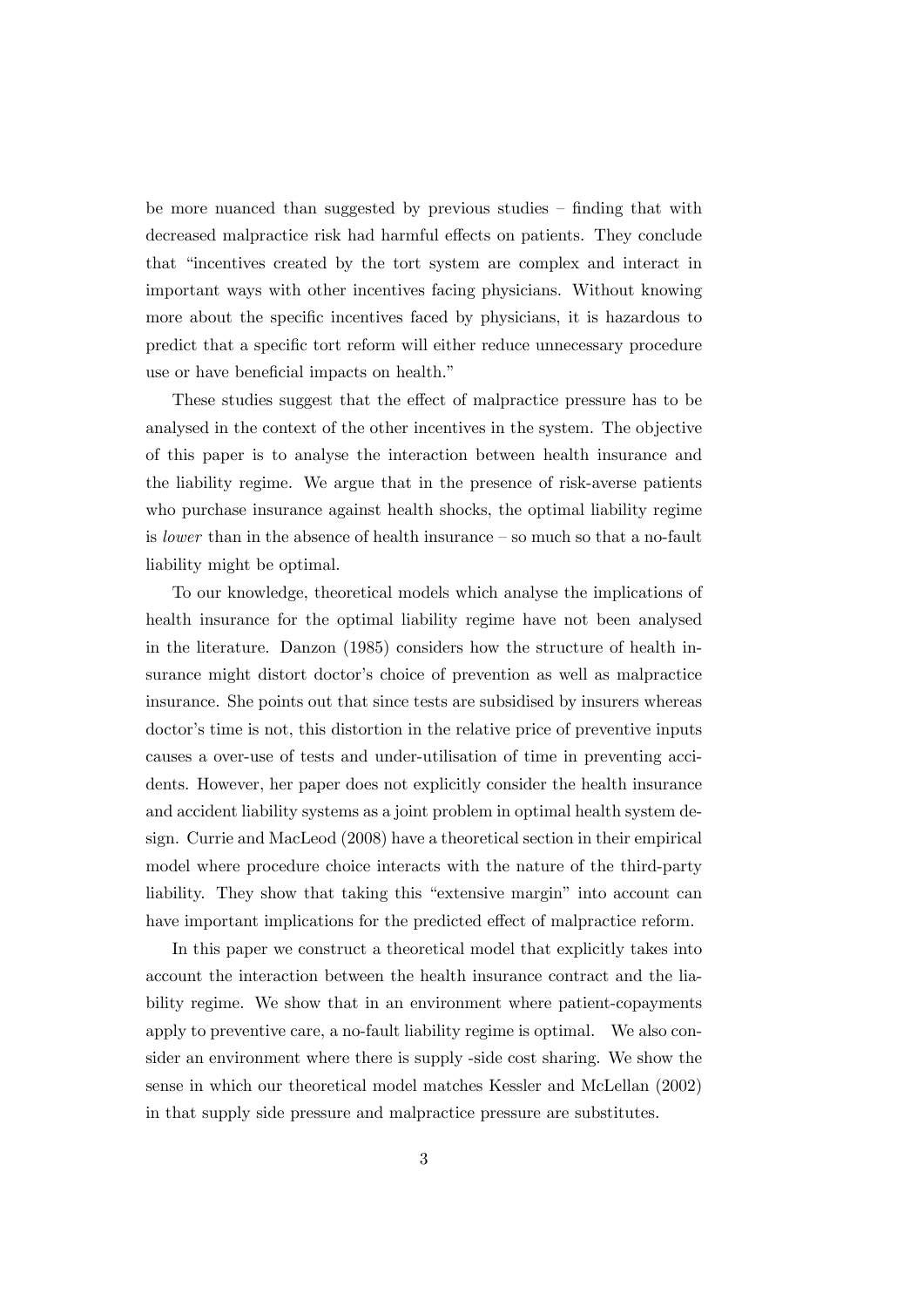### 2 Demand-side cost sharing

There are three types of agents in this model: the consumer, the doctor and the National Health Insurers (NHI). While we assume that health care is funded through taxes our model is equally applicable to a perfectly competitive private health insurance market where the consumer pays a fair-priced premium.

Without any insurance, the patient's expected utility when sick is

$$
U^{p} = V [W - H + (1 - \theta) h - \theta d - R]
$$

$$
-p [d] (z + L),
$$

where  $V[\cdot]$  is the individual's utility function with  $V' > 0$  and  $V'' < 0$ ,  $W - H$  is the income after the health loss, h is the 1 unit of curative care that he needs,  $\theta$  is the copayment ratio reflecting the degree of health insurance provided by the NHI, and  $R$  is the tax rate imposed by the NHI to fund health insurance. The probability  $p[d]$  is the risk of medical injury where d is the quantity of preventive care (e.g. diagnostic tests). The price of  $d$  is 1, so d is also the expenditure on preventive care. Injury entails a loss  $(L + z)$ where  $L$  is insurable and  $z$  is an additional loss which is uninsurable (e.g. the psychological trauma suffered by a treatment related injury). The probability of medical error is a function of the amount of preventive medicine prescribed. We assume that  $p' < 0$ ,  $p'' < 0$ ,  $p(\overline{d}) = p$ , and  $p(0) = \overline{p}$ .

We consider  $d$  which is designed to lower the risk of treatment related injury as "preventive medicine". An example of such expenditure would be the use of diagnostic tests  $2$ . The term d can also be interpreted as reflecting additional expenditure involved in choosing lower risk procedures. For example, doctors might choose to deliver a baby by Cesarean section in "marginal" pregnancies simply to lower the probability of birth related malpractice suites (Dubay, Kaestnerb and Waidmann, 1999). In this case, d is the extra costs incurred in a Cesarean section as opposed to a natural

 $2$ Kessler and McClellan (2002) analyse the effect of malpractice reform on the utilisation of diagnostic vs. therapeutic interventions on Medicare patients following a heart attack. They find that malpractice pressure had greater effect on diagnostic expenditure.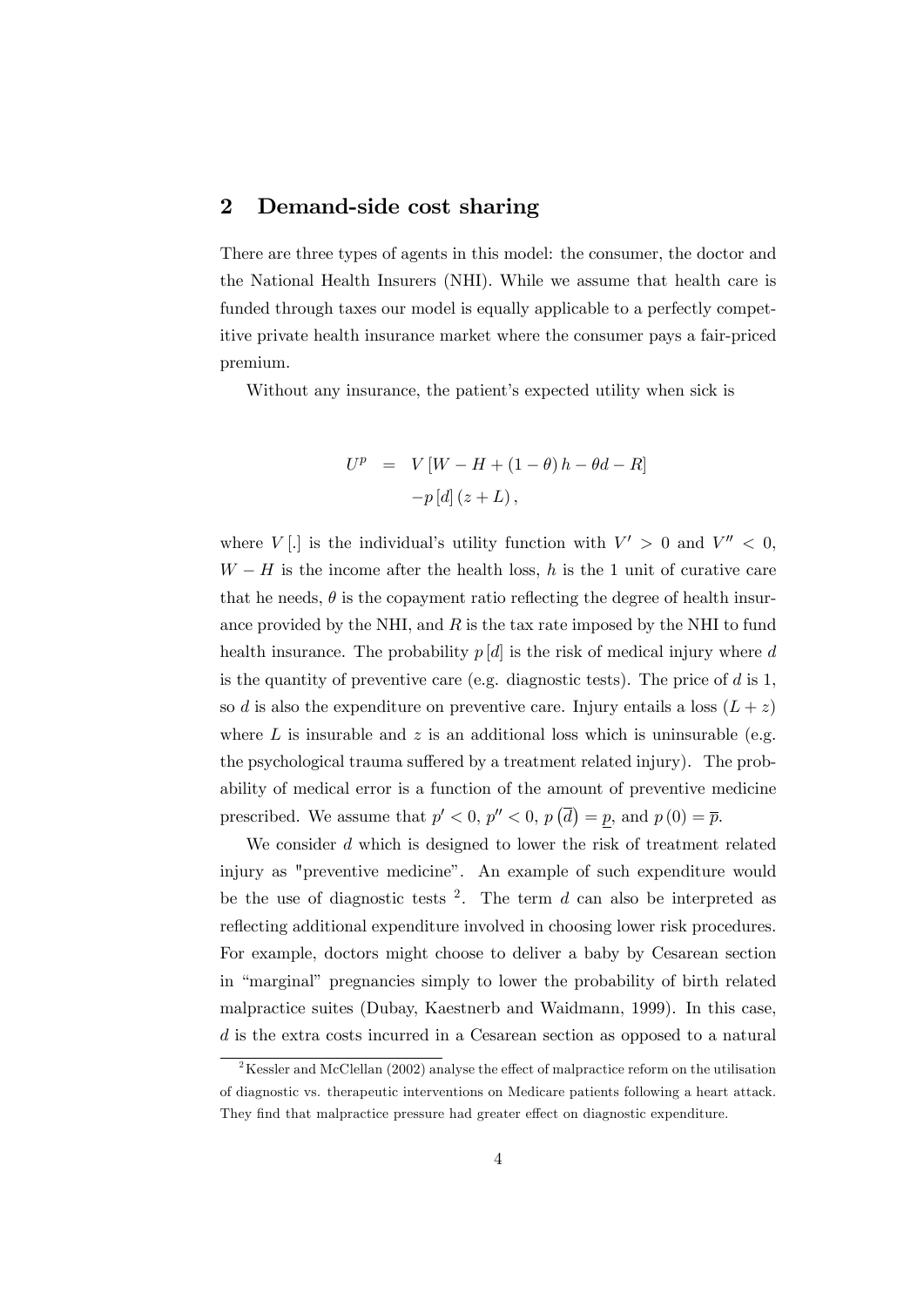delivery for achieving the same delivery outcomes  $(h)$ . The doctor chooses  $d$  and patients accept the doctor's choice.

The doctor's utility is

$$
U^d = Y - E - p \left[ d \right] L + \beta \widetilde{U}^p
$$

where  $E$  is a fixed effort cost of providing 1 unit of  $h$  and

$$
\widetilde{U}^{p} = V \left[ W - H + (1 - \theta) h - \theta d \right] - p \left[ d \right] z.
$$

We assume that  $0 < \beta < 1$ . The term  $\beta$  in the doctor's utility function reflects the degree of agency. The assumption that  $\beta > 0$  is designed to capture the fact that doctors are not purely motivated by profits but are "imperfect agents" who will expend effort to benefit their patient (McGuire,  $(2000)^3$ . It also implies that the doctor is sensitive to the patient's out-ofpocket payment for  $d^4$  but not to R the tax rate paid. The doctor's wage Y is paid by the NHI. We assume that the doctor has to be provided a reservation utility  $\overline{U}^d$  for treating the patient.

The NHI's prefrences are the patient's *ex ante* utility given by

$$
\Psi = \left(1-\pi\right)V\left[W - R\right] + \pi U^p
$$

where  $\pi$  is the probability that the patient falls ill.

#### 3 Third-party vs. No-Fault System

In this sub-section, as a benchmark, we consider two extremes of the liability regimes: the no-fault regime  $(\emptyset)$  similar to New Zealand and the third-party liability regime (III) (we will turn to a continuum of regimes in the next section). Under a no-fault insurance system, the consumer is paid  $L$  by the

<sup>&</sup>lt;sup>3</sup>See for example Ellis and McGuire (1986, 1990); Vaithianathan (2003); Dranove and Spier (2003) for similar models of doctor-patient agency.

<sup>&</sup>lt;sup>4</sup>There is evidence that doctors respond to patient's out-of-pocket costs. Rossiter and Wilensky,(1984) found that physician-initiated visits were responsive to the degree of cost-sharing and insurance status of the patient. Pham et al (2007) report that 78% of physicians they survey report routinely considering out-of-pocket payments when selecting diagnostic tests.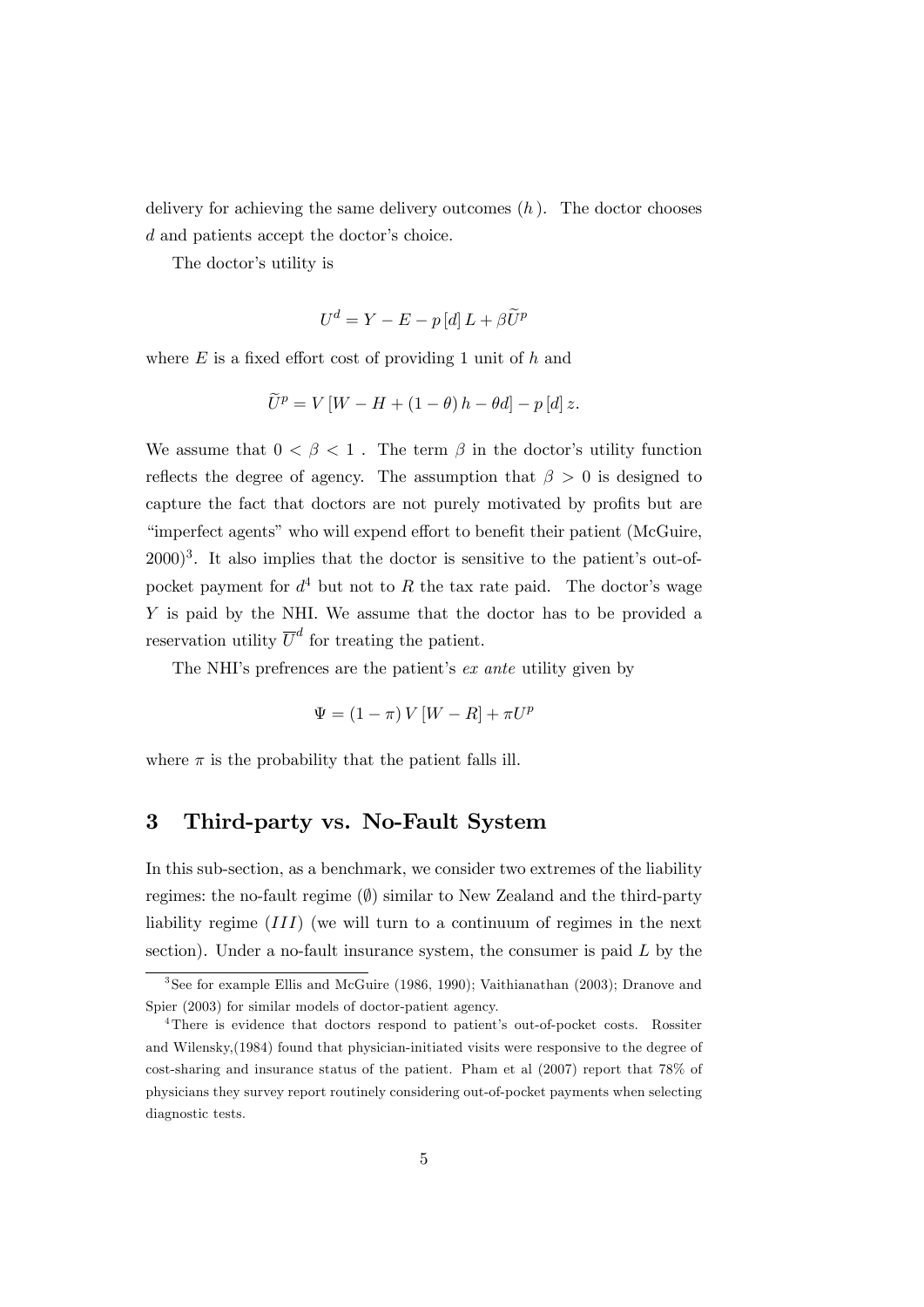NHI if there is a medical error. Under a third-party liability regime he is paid L by the doctor.

The timing of the game is identical under each liability regime and is as follows:

- 1. NHI chooses copayment  $\theta$  to maximise consumer's ex ante utility. The tax rate,  $R$ , is set to satisfy the NHI budget constraint, and the wage rate for the doctor  $Y$  is contracted to give him his reservation utility  $\overline{U}^d$ .
- 2. Nature moves and patient falls ill with probability  $\pi$ .
- 3. Conditional on the patient falling ill, the doctor delivers 1 unit of h with effort  $E$  and chooses  $d$ .
- 4. Conditional on the patient falling ill, an accident occurs with probability  $p[d]$  and the NHI (doctor) pays the patient L in the  $\emptyset$  (III) regime.
- 5. Conditional on the patient falling ill, the doctor receives his wage.

We look for subgame perfect Nash equilibrium and solve this game using backward induction. The doctor's utility under the two regimes are

$$
U_{III}^{d} = Y - E - p [d] L + \beta \widetilde{U}^{p}
$$

$$
U_{\emptyset}^{d} = Y - E + \beta \widetilde{U}^{p}
$$

where the sub-scripts denote the regime. The choice of d by the doctor depends on the  $\theta$  and the liability regime and is denoted by  $d_{III}[\theta]$  and  $d_{\emptyset}[\theta]$ :

$$
d_{III}\left[\theta\right] = \arg\max_{d} -p\left[d\right]L + \beta \widetilde{U}^{p},\tag{1}
$$

and

$$
d_{\emptyset}[\theta] = \arg\max_{d} \beta \widetilde{U}^{p}
$$
 (2)

**Lemma 1** (i)  $d'_{\{III, \emptyset\}} < 0;$  (ii)  $d_{\{III, \emptyset\}}[0] = d$  (iii) for a given  $\theta \in (0, 1],$  $d_{\emptyset}[\theta] < d_{III}[\theta]$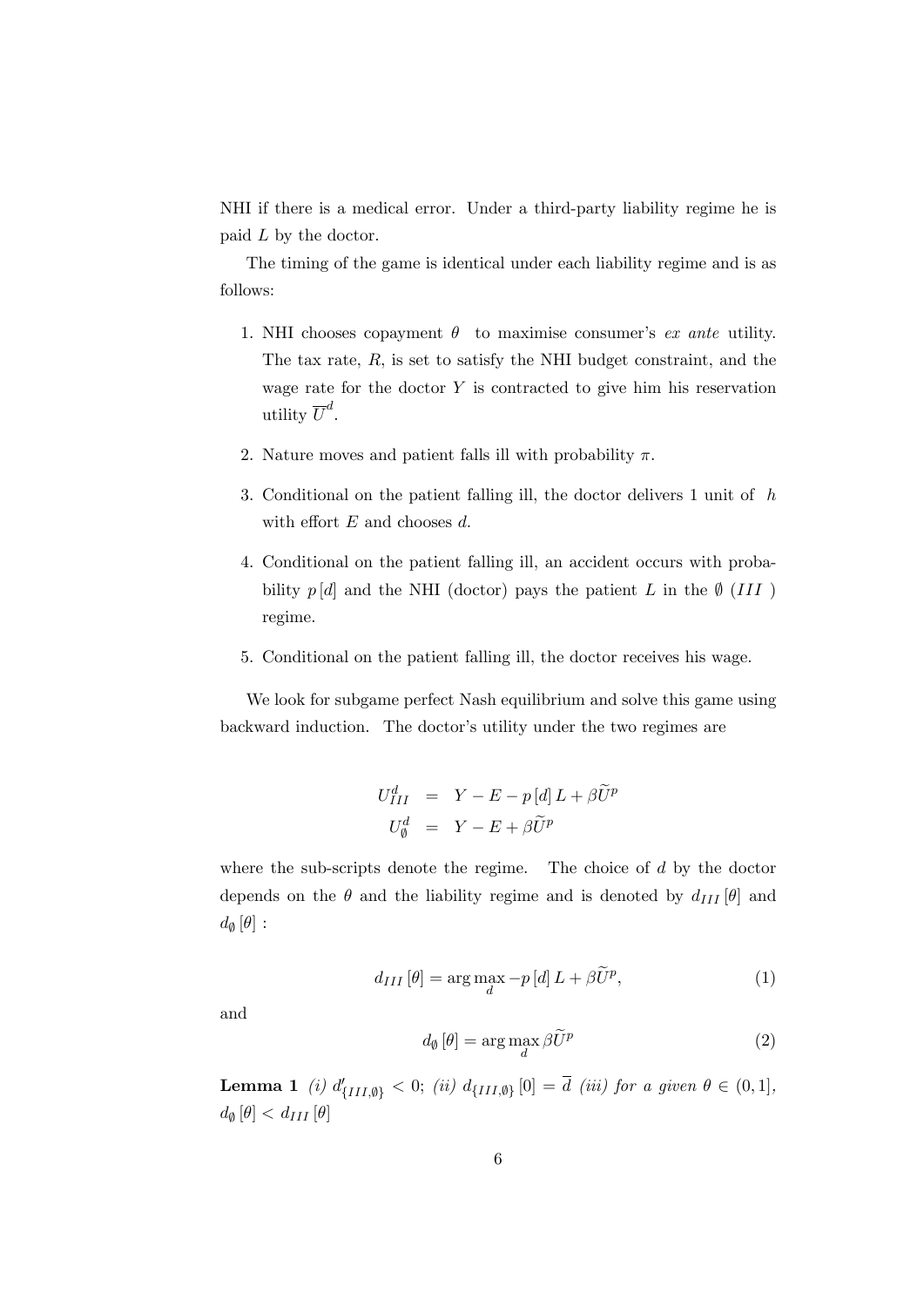**Proof.** For regime  $III$ , the optimal d satisfies the following condition:

$$
-(1+\beta) p' [d] z = \beta V' [W - H + (1-\theta) h - \theta d] \theta, \tag{3}
$$

with the marginal benefit on the LHS and marginal cost on the RHS. Similarly, for regime  $\emptyset$ , the optimal d satisfied the following condition:

$$
-\beta p'[d] z = \beta V'[W - H + (1 - \theta) h - \theta d] \theta.
$$
 (4)

As  $\theta$  increases, for both regimes, the marginal benefit on the LHS remains the same while the marginal cost on the right hand side increases. Thus  $d'_{\{III,\emptyset\}} < 0$ . When  $\theta = 0$ , the marginal cost on the LHS is zero. With  $p'(d)$  < 0 and the marginal benefit always positive, the optimal d is the maximum possible, d. Since  $MB_{III} > MB_{\emptyset}$  and  $MC_{III} = MC_{\emptyset}$ , we have  $d_{\theta}(\theta) < d_{III}(\theta)$ . A corollary of this is that for any given  $d^*$ , the copayment ratio  $\theta$  required to induce such  $d^*$  is lower in regime  $\emptyset$ . For any given  $d^*$ , as the MB is higher for regime III, we need a higher  $\theta$  to satisfy the first order condition.

Lemma 1 means that the  $d[\theta]$  functions look like what is shown in Figure 1 which shows that any level of d that can be induced by regime III can also be induced by regime  $\emptyset$  but with lower copayment. Note that the only reason  $d < \overline{d}$  under either regimes is due to the fact that the patient has to pay for  $\theta$  proportion of the costs of preventive care and the doctor cares about the patient's copayment. Therefore, as  $\theta$  falls, the doctor will continue to prescribe more preventive care until the risk of an accident risk is minimised. When copayment is zero, then under both regimes, doctors will prescribe the maximum level of preventive medicine and the probability of iatrogenic effects will be  $p$ .

Since the doctor is paid a compensating wage differential and has constant utility of  $\overline{U}^d$ , the wage paid to the doctor in each regime will be different. In particular, in regime  $III$ , the doctor has to be compensated for facing a higher liability risk.

$$
Y_{III} = \overline{U}^d + E + p [d_{III} [\theta]] L + \beta \widetilde{U}_{III}^p
$$
  

$$
Y_{\emptyset} = \overline{U}^d + E + \beta \widetilde{U}_{\emptyset}^p
$$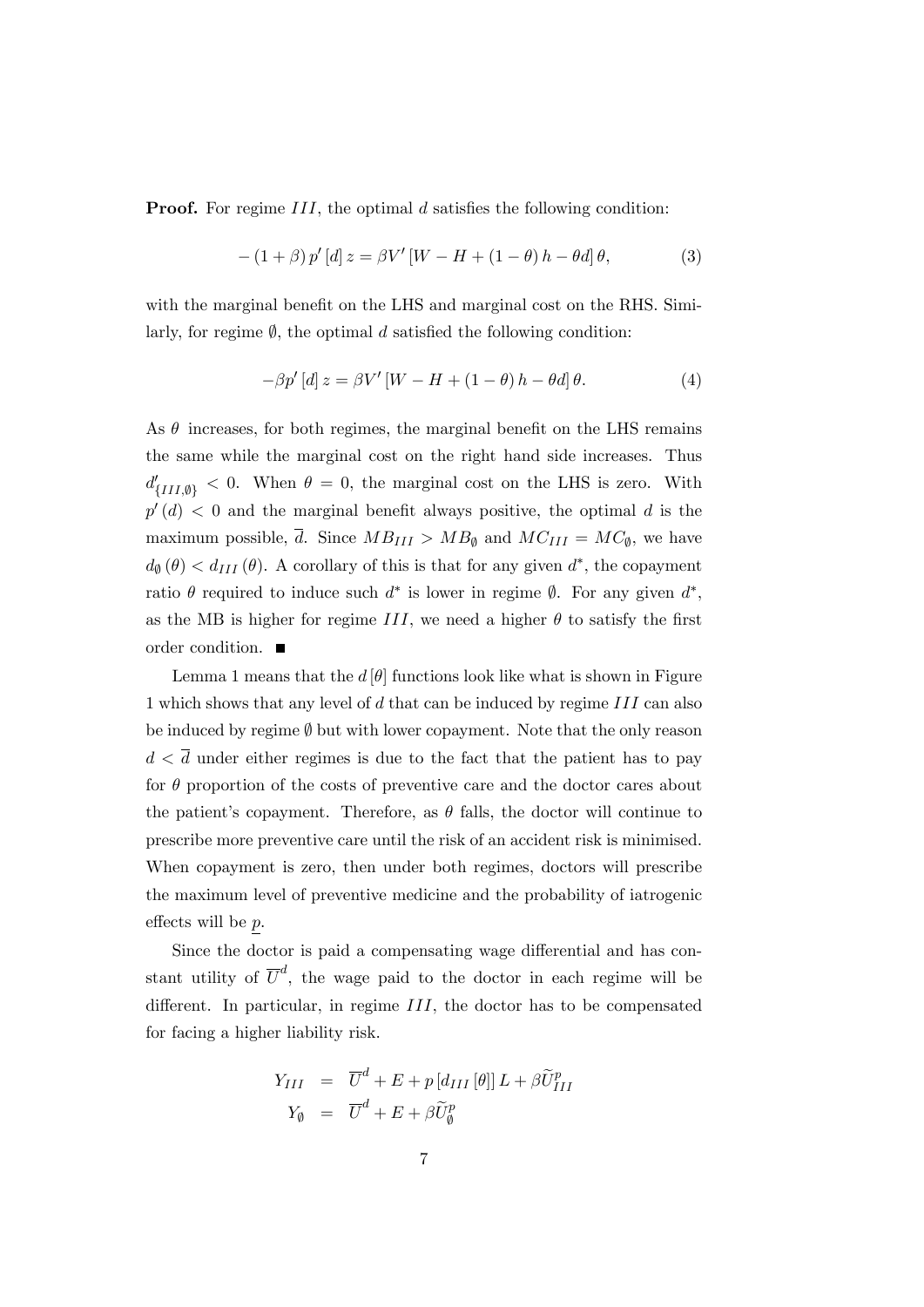The NHI has a zero-budget constraint and funds its costs from a lumpsum tax R. The tax R depends on the liability regime and on  $\theta$  which in the case of regime III is

$$
R_{III} = \pi ((1 - \theta) (h + d_{III} [\theta]) + Y_{III}).
$$

Similarly,

$$
R_{\emptyset} = \pi ((1 - \theta) (h + d) + p [d_{\emptyset} (\theta)] L + Y_{\emptyset}).
$$

The NHI's utility under each regime is

$$
\Psi_{III} = (1 - \pi) V [W - R_{III}] + \pi U_{III}^p,
$$

and

$$
\Psi_{\emptyset} = (1 - \pi) V [W - R_{\emptyset}] + \pi U_{\emptyset}^{p}.
$$

where

$$
U_{III}^{p} = V[W - H + (1 - \theta) h - \theta d - R_{III}]
$$

$$
-p[d_{III}(\theta)] \, z.
$$

and

$$
U_{\emptyset}^{p} = V[W - H + (1 - \theta) h - \theta d - R_{\emptyset}]
$$

$$
-p[d_{\emptyset}(\theta)] z.
$$

Since the doctor's utility is fixed at  $\overline{U}^d$  and the NHI has zero profit, maximising  $\Psi$  is equivalent to maximising social welfare in our model.

#### **Theorem 1** Social welfare is higher under regime  $\emptyset$  than regime III.

**Proof.** First of all note that Lemma 1 implies that if  $\tilde{d}$  is the best response of the doctor to a copay  $\widetilde{\theta}_{III}$  under  $III$  , then there exists some  $\widetilde{\theta}_{\emptyset}<\widetilde{\theta}_{III}$ , such that  $\tilde{d}$  is the best response under regime  $\emptyset$ . Let  $\tilde{\theta}_{III}$  be the optimal copay under regime  $III$ . Let  $Y_i$  be the wage of the doctor under regime i and copay  $\theta_i$ .

$$
Y_{III} = \overline{U} + E + p\left(\tilde{d}\right)L - \beta\left(V\left[W - H + \left(1 - \tilde{\theta}_{III}\right)h - \tilde{\theta}_{III}\tilde{d}\right] - p\left[\tilde{d}\right]z\right)
$$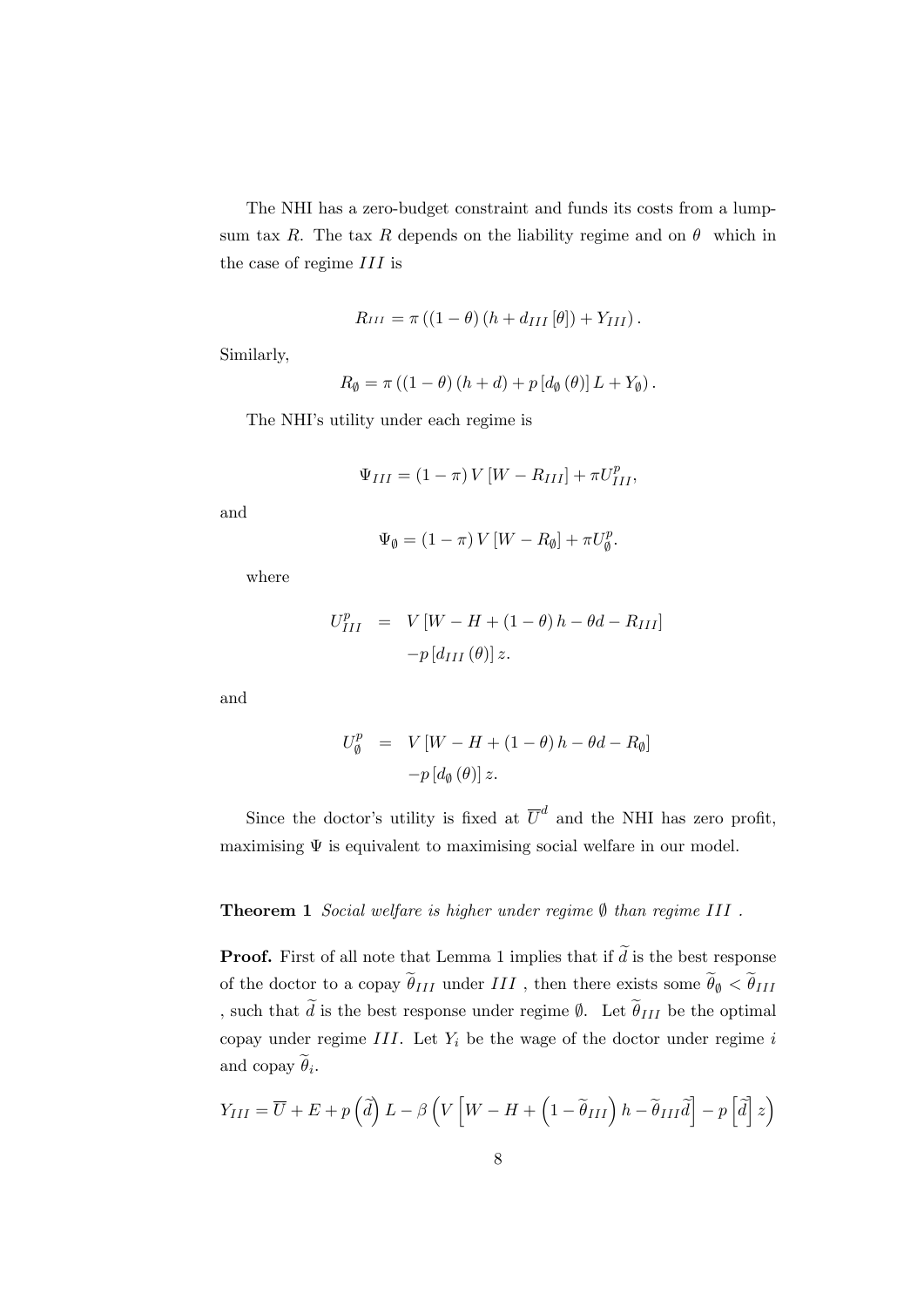

Figure 1: Best Response  $d(\theta)$ 

$$
Y_{\emptyset} = \overline{U} + E - \beta \left( V \left[ W - H + \left( 1 - \widetilde{\theta}_{\emptyset} \right) h - \widetilde{\theta}_{\emptyset} \widetilde{d} \right] - p \left[ \widetilde{d} \right] z \right)
$$

Since  $\widetilde{\theta}_{\emptyset}<\widetilde{\theta}_{III}$  we have that  $\varepsilon>0,$  where

$$
\varepsilon = \beta \left( V \left[ W - H + \left( 1 - \widetilde{\theta}_{\emptyset} \right) h - \widetilde{\theta}_{\emptyset} \widetilde{d} \right] - V \left[ W - H + \left( 1 - \widetilde{\theta}_{III} \right) h - \widetilde{\theta}_{III} \widetilde{d} \right] \right).
$$

Therefore, the income of the doctor under regime III has to more than compensate him for the increased liability he faces since he now treats patients who face higher copays and are therefore worse off:

$$
Y_{III} - Y_{\emptyset} = p\left(\widehat{d}\right)L + \varepsilon.
$$

The tax rate under regime  $III$  and copay  $\widetilde{\theta}_{III}$  is

$$
\widetilde{R}_{III} = \pi \left( 1 - \widetilde{\theta}_{III} \right) \left( h + \widetilde{d} \right) + \pi Y_{III}
$$

The tax rate under  $\emptyset$  and copay  $\widetilde{\theta}_{\emptyset}$  is  $\widetilde{R}_{\emptyset} = \pi \left(1 - \widetilde{\theta}_{\emptyset}\right) \left(h + \widetilde{d}\right) + \pi p \left[\widetilde{d}\right] L +$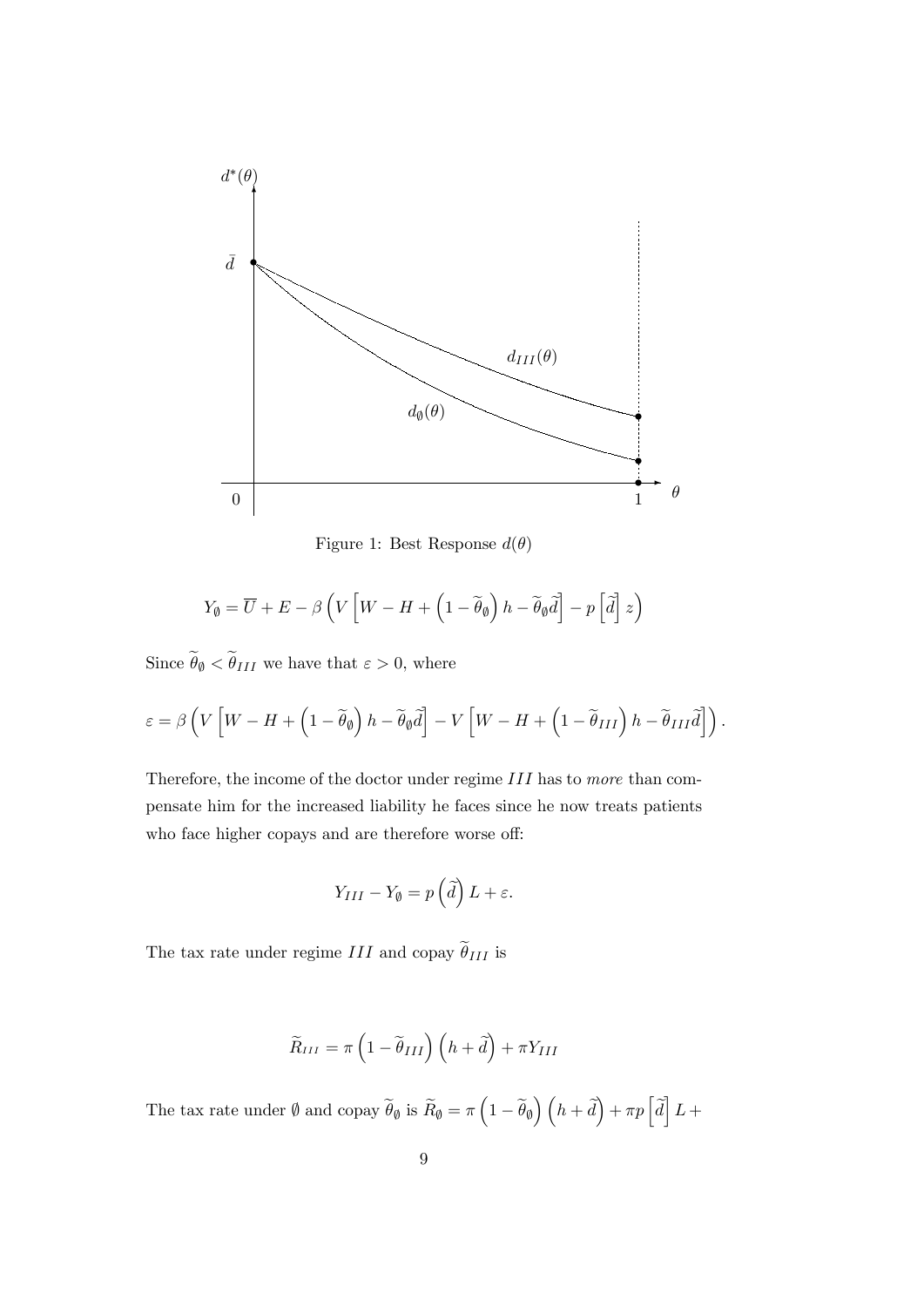$\pi Y_{\emptyset}$ . Note that

$$
\widetilde{R}_{\emptyset} - \widetilde{R}_{III} = \left[ \pi \left( 1 - \widetilde{\theta}_{\emptyset} \right) \left( h + \widetilde{d} \right) + \pi p \left( \widetilde{d} \right) L + \pi Y_{\emptyset} \right] \n- \left[ \pi \left( 1 - \widetilde{\theta}_{III} \right) \left( h + \widetilde{d} \right) + \pi Y_{III} \right] \n= \pi \left( \left( \widetilde{\theta}_{III} - \widetilde{\theta}_{\emptyset} \right) \left( h + \widetilde{d} \right) \right) + \pi p \left( \widetilde{d} \right) L + \pi \left( Y_{\emptyset} - Y_{III} \right) \n= \pi \left( \widetilde{\theta}_{III} - \widetilde{\theta}_{\emptyset} \right) \left( h + \widetilde{d} \right) + \pi p \left( \widetilde{d} \right) L + \pi \left( -p \left( \widetilde{d} \right) L - \pi \varepsilon \right) \n= \pi \left( \widetilde{\theta}_{III} - \widetilde{\theta}_{\emptyset} \right) \left( h + \widetilde{d} \right) + \pi p \left( \widetilde{d} \right) L - \pi p \left( \widetilde{d} \right) L - \pi \varepsilon \n= \pi \left( \widetilde{\theta}_{III} - \widetilde{\theta}_{\emptyset} \right) \left( h + \widetilde{d} \right) - \pi \varepsilon \n= \pi Z - \pi \varepsilon
$$

where

$$
Z = (\tilde{\theta}_{III} - \tilde{\theta}_{\emptyset}) (h + \tilde{d})
$$
  
\n
$$
\Rightarrow Z + \tilde{\theta}_{\emptyset} (h + \tilde{d}) = \tilde{\theta}_{III} (h + \tilde{d})
$$

The consumer's ex-post utility if sick under the two regimes is

$$
U_{\emptyset}^{p} = V \left[ W - H + h - \widetilde{\theta}_{\emptyset} \left( h + \widetilde{d} \right) - \widetilde{R}_{\emptyset} \right] - p \left[ \widetilde{d} \right] z
$$
  
=  $V \left[ W - H + h - \widetilde{\theta}_{\emptyset} \left( h + \widetilde{d} \right) - \left( \widetilde{R}_{III} + \pi Z - \pi \varepsilon \right) \right] - p \left( \widetilde{d} \right) z$   
=  $V \left[ W^{*} - \pi Z + \pi \varepsilon \right] - p \left[ \widetilde{d} \right] z$ 

where  $W^* = W - H + h - \widetilde{\theta}_{\emptyset} \left( h + \widetilde{d} \right) - \widetilde{R}_{III}.$ 

Therefore, their ex-ante utility can be written as

$$
\widetilde{\Psi}_{\emptyset} = (1 - \pi) V \left[ W - \widetilde{R}_{\phi} \right] + \pi V \left[ W^* - \pi Z + \pi \varepsilon \right] - \pi p \left[ \widetilde{d} \right] z
$$
\n
$$
= (1 - \pi) V \left[ W - \widetilde{R}_{III} - \pi Z + \pi \varepsilon \right] + \pi V \left[ W^* - \pi Z + \pi \varepsilon \right] - \pi p \left[ \widetilde{d} \right] z
$$

Similarly for regime III

$$
U_{III}^{p} = V \left[ W - H + \left( 1 - \tilde{\theta}_{III} \right) h - \tilde{\theta}_{III} \tilde{d} - \tilde{R}_{III} \right] - p \left[ \tilde{d} \right] z
$$
  
=  $V \left[ W - H + h - \tilde{\theta}_{III} \left( h + d \right) - \tilde{R}_{III} \right] - p \left[ \tilde{d} \right] z$   
=  $V \left[ W - H + h - \tilde{\theta}_{\emptyset} \left( h + \tilde{d} \right) - Z - \tilde{R}_{III} \right] - p \left[ \tilde{d} \right] z$   
=  $V \left[ W^* - Z \right] - p \left[ \tilde{d} \right] z.$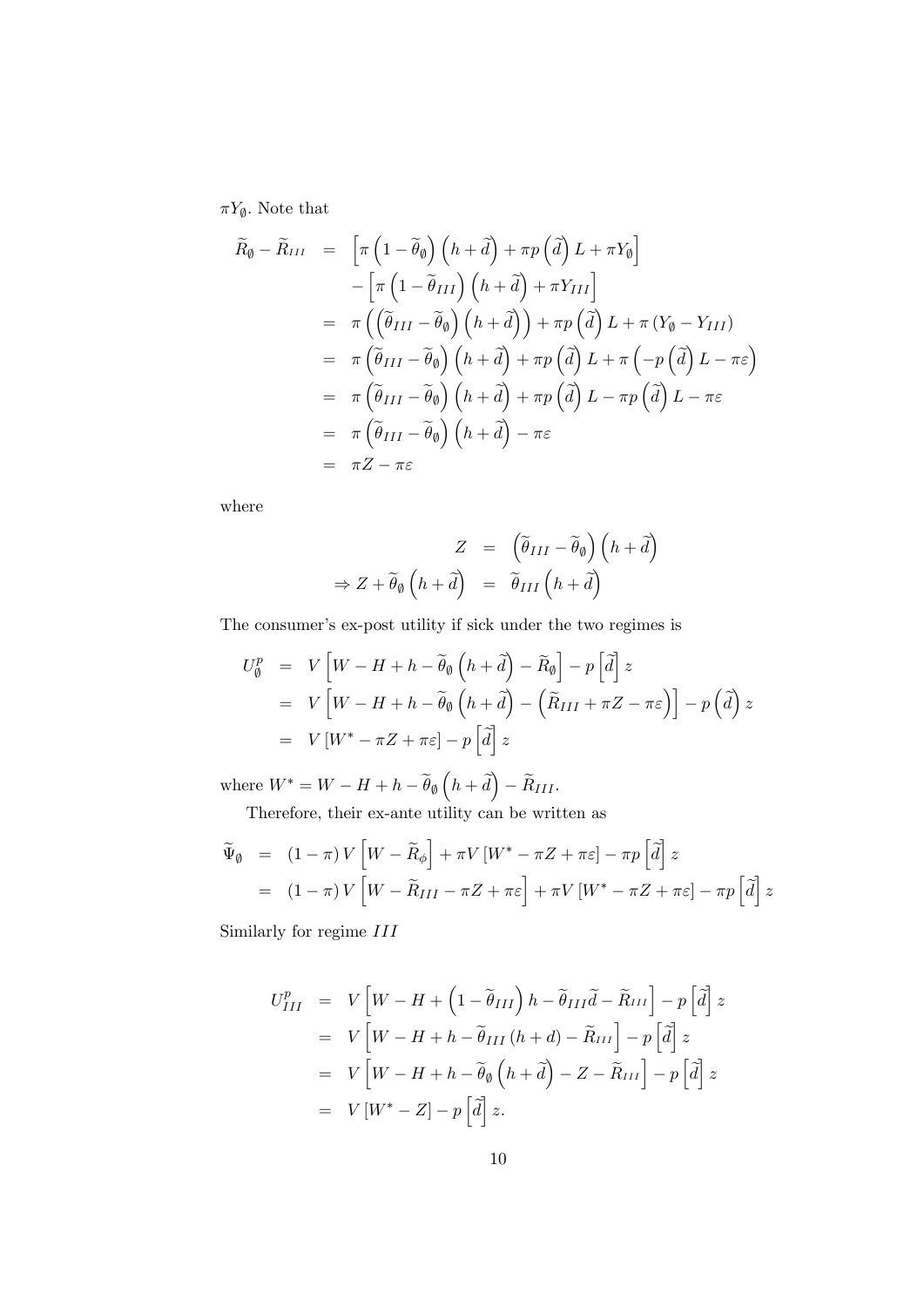and ex-ante utility is

$$
\widetilde{\Psi}_{III} = (1 - \pi) V \left[ W - \widetilde{R}_{III} \right] + \pi V \left[ W^* - Z \right] - \pi p \left[ \widetilde{d} \right] z
$$

Then from the fact that consumers are risk averse, and the principle that they will purchase fair priced insurance for the loss  $Z$  with probability  $\pi$ , and that  $W^{\ast} < W - R_{III}$  we have that

$$
(1 - \pi) V (W - R_{III} - \pi Z) + \pi V (W^* - \pi Z)
$$
  
> 
$$
(1 - \pi) V (W - R_{III}) + \pi V (W^* - Z),
$$

and since  $V(\cdot)$  is increasing we have

$$
(1 - \pi)V(W - \pi Z + \pi \varepsilon) + \pi V(W^* - \pi Z + \pi \varepsilon)
$$
  
> 
$$
(1 - \pi)V(W - R_{III} - \pi Z) + \pi V(W^* - \pi Z)
$$

This implies that  $\Psi_{\emptyset} > \Psi_{III}$ . Moreover, given that  $\theta_{III}$  was optimal for regime III, this completes the proof.  $\blacksquare$ 

# 4 First-best preventive Medicine

To see how the health insurance contract and the liability regime interact, we compare the doctor's choice of  $d$  under four extreme scenarios according to liability regime and health insurance contract.

Let us define the first-best level of d as the  $ex$  post efficient level, i.e., the level that would be chosen by a fully informed and uninsured consumer who faces the full risk of the loss. Therefore,  $d^1$  (the first best level) is where the marginal benefit from  $d$  is equal to the marginal cost:

$$
-p' [d] (L + z) = V'[W - H - d]
$$

We now compare the d chosen by the doctor under four scenarios with  $d^1$ . The doctor chooses d to maximise  $U_i^d$ ,  $i = \{\emptyset, III\}$ .

1. Patient Uninsured, Doctor Fully Liable:  $\theta = 1$ , and  $\alpha = 1$ . In this case the doctor's choice of  $d$  satisfies

$$
-p'\left[d\right](L+\beta z)=\beta V'\left[W-H-d\right]
$$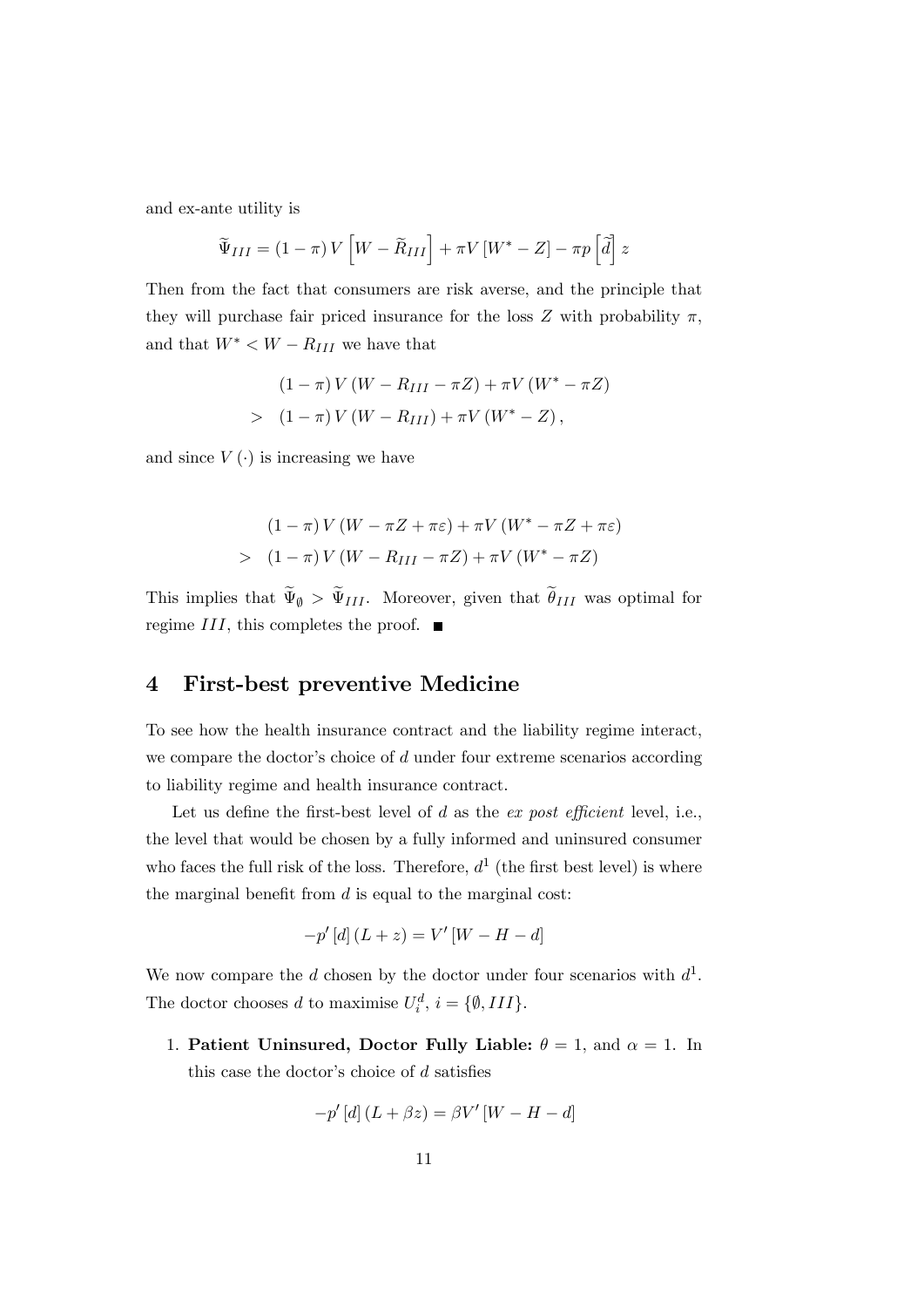For  $\beta = 1, d = d^1$ . For  $\beta < 1$ , the choice of d

$$
\frac{-p'\left[d\right]\left(L+\beta z\right)}{\beta}=V'\left[W-H-d\right]
$$

and since

$$
-p'\left[d\right](L+z) > \frac{-p'\left[d\right](L+\beta z)}{\beta}
$$

 $d > d^1$ .

There is too much preventive medicine, since the doctor over-weights his own liability compared to the cost faced by the patient.

2. Patient Uninsured, No-Fault Liability:  $\theta = 1$  and  $\alpha = 0$ . In this case, the doctor's choice of  $d$  satisfies

$$
-p'\left[d\right](\beta z)=\beta V'\left[W-H-d\right],
$$

and we have  $d < d^1$ .

There is too little preventive medicine, since the doctor ignores the accident loss L.

3. Patient Fully Insured, Doctor Fully Liable:  $\theta = 0$  and  $\alpha = 1$ . In this case the doctor's choice of  $d$  satisfies

$$
-p'(d)(L+\beta z)=0.
$$

As analysed also in Lemma 1, for  $\theta = 0$ , we have  $d = \bar{d} > d^1$ .

There is too much preventive medicine, since the doctor over-weights his own liability and patients face no costs.

4. Patient Fully Insured, No-Fault Liability:  $\theta = 0$  and  $\alpha = 0$ . In this case the doctor's choice of  $d$  satisfies

$$
-p'\left[d\right](\beta z)=0.
$$

We again have  $d = \bar{d} > d^1$ .

There is too much preventive medicine, since the patients face no costs. The results are summarised in Table 1.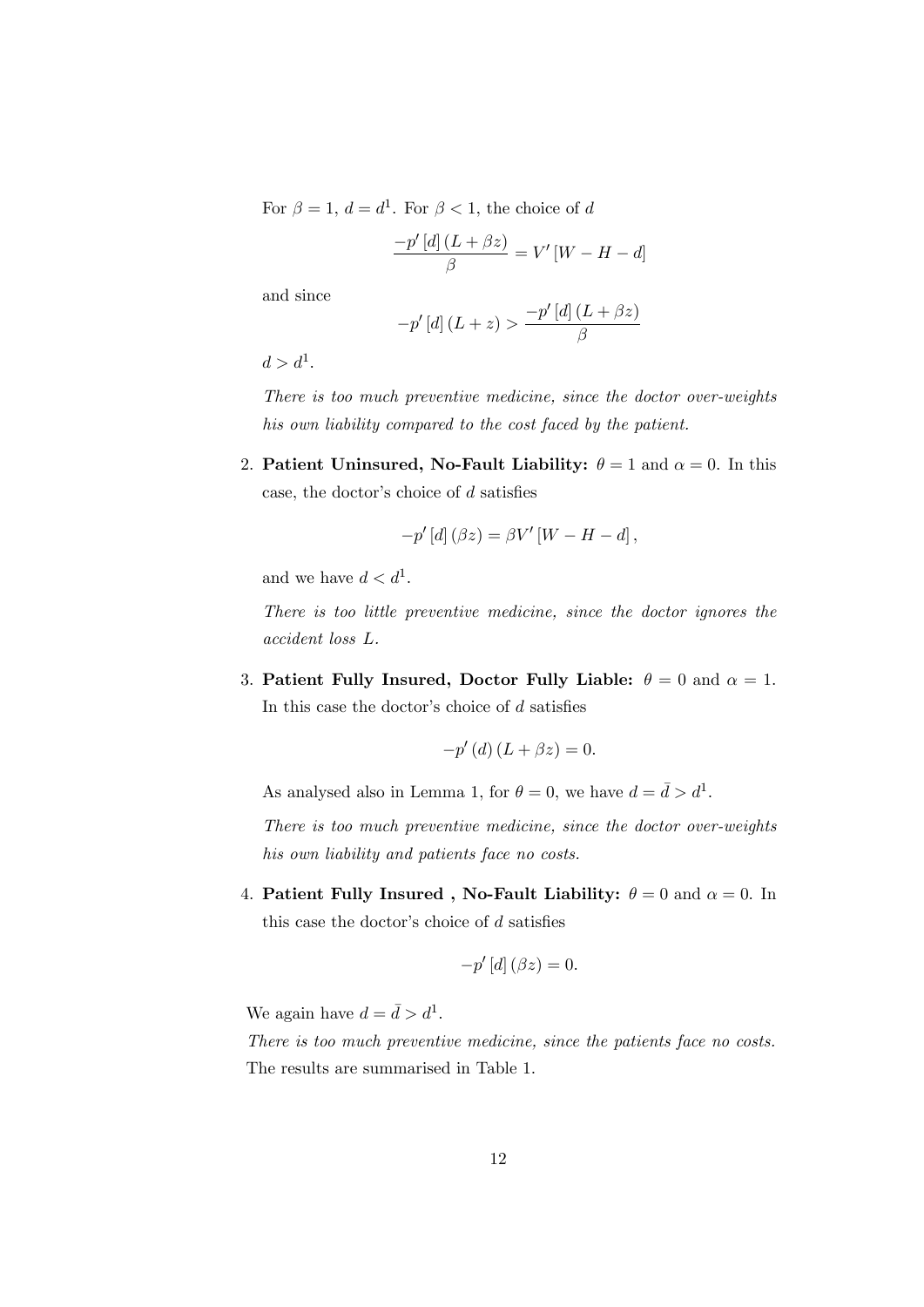| $\alpha=0$                                                                                 | $\alpha=1$         |
|--------------------------------------------------------------------------------------------|--------------------|
| $\boldsymbol{\theta} = \mathbf{0} \mid d = \overline{d} > d^1 \mid d = \overline{d} > d^1$ |                    |
| $\theta = 1 \mid d < d^{\perp}$                                                            | d > d <sup>1</sup> |

Table 1: Summary of optimal  $d$  versus the doctor's choice.

Consistent with the standard economic theory of tort law, the theory we outline here predicts that with less liability, physicians will exert less care (see Landes and Posner [1987]; Shavell [1987]; and Danzon [2000] for exhaustive reviews). However, this exercise has identified the sense that if we considered the optimal liability regime for an uninsured patient  $(\theta = 1)$  we might conclude that  $\alpha = 0$  is not optimal. In the case of uninsured patients, our model shows that  $\alpha = 0$  provides too little incentive for preventive medicine while  $\alpha = 1$  provides too much. However, once we take the  $\theta = 0$ case, we see that whatever the liability regime, there will be too much d.

### 5 Partial Liability

In the previous sub-section we presented a stark contrast between a complete third-party insurance where doctors were fully exposed to the risk of liability and a completely no-fault system. We now consider a system where the liability can be shared between the doctor and the NHI and ask whether regime  $\phi$  is still optimal. Under this partial liability, the NHI imposes a proportionate third-party liability, where the doctor can be sued for  $\alpha L$  if there is some medical error. The rest of the loss  $(1 - \alpha) L$  is paid for by the NHI.

The timing of the game is identical to that above, but this time at stage 1, the NHI chooses  $\alpha$  and  $\theta$ . Under this scenario,  $\alpha = 0$  corresponds to the no-fault regime while  $\alpha = 1$  corresponds to the third party regime.

We first establish a result on optimal d with respect to  $\alpha$ .

**Theorem 2** No-fault system ( $\alpha = 0$ ) is optimal when there is demand sidecost sharing and inelastic h .

Since the Proof of Theorem 2 follows along very similar lines to the proof of Theorem 1, we provide the proof in the Appendix.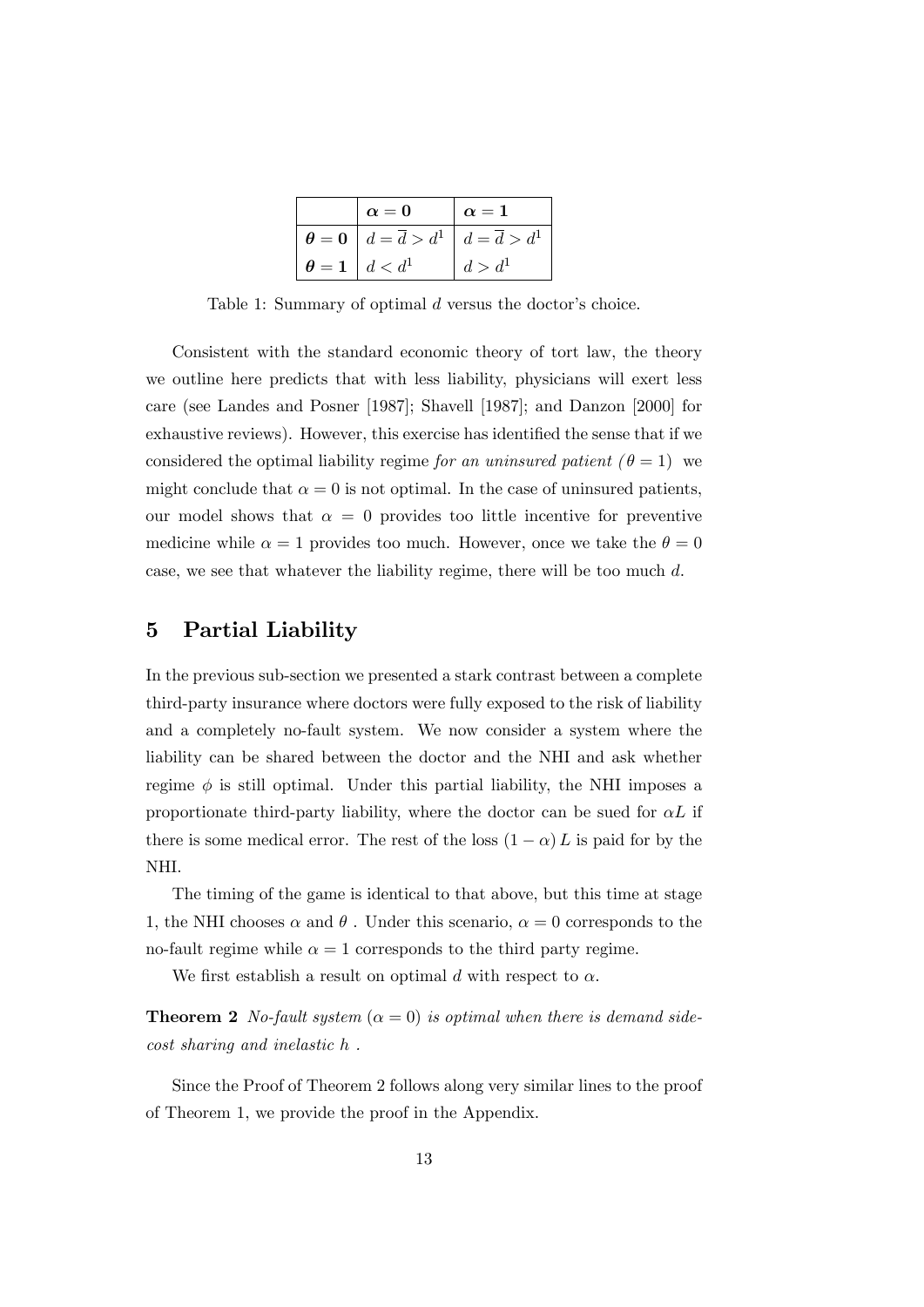### 6 Elasticity in Demand for  $h$

So far we have assumed that demand for  $h$  was inelastic to highlight the interaction between  $\alpha$ ,  $\theta$ , and d. In this section, we analyse what happens if h is elastic with respect to  $\theta$ . With a variable h chosen by the doctor, there is now an additional source of over-consumption, and a lower  $\theta$  encourages the over-consumption of  $h$  as well as  $d$ . Thus we have the traditional moral hazard problem (Pauly, 1968).

The timing and pay-offs are the same as the previous section, except that  $H = H[h]$  with  $H' < 0$ ,  $H'' < 0$ , and  $H(h) = 0$  for  $h \ge \overline{h}$ . Let  $h[\theta]$ be the doctor's demand for  $h$ . Then

$$
h\left[\theta\right] = \max_{h} \left(Y - E - p\left[d\right]\alpha L + \beta \widetilde{U}^{p}\right)
$$

Therefore,

$$
h\left[\theta\right] = -H'^{-1}\left[\theta\right].
$$

and given  $H' < 0$ ,  $H'' < 0$ , the demand for h is downward sloping  $h'[\theta]<0.$ 

Given the elasticity of demand for h, the optimality of  $\alpha = 0$  is no longer so straightforward. An exception is if the insurer can set differential co-payment rates for h (we label as  $\theta_h$ ) and d (we label as  $\theta_d$ ). In this case, it is easy to see that the results from Theorem 2 continues to apply. The NHI sets the rates  $\{\theta_d, \theta_h\}$  which maximises its social welfare function. Consider the optimal  $(\theta_d^*, \theta_h^*)$  when  $\alpha > 0$ . Let  $h^* = h[\theta^*]$ . Then to see that Theorem1 directly applies, we need only replace  $h$  with  $h^*$  in that proof and everything goes through as before.

We now turn to the more difficult issue of a single  $\theta$  with an elastic demand for h. The next Theorem shows that in this case, as long as the elasticity of demand for  $h$  is not too high, a no-fault system continues to be optimal.

**Theorem 3** No-fault system  $(\alpha = 0)$  is optimal in the presence of demand side-cost sharing, elastic h, and a common copayment  $(\theta)$  as long as h  $\lbrack \cdot \rbrack$  is not too elastic.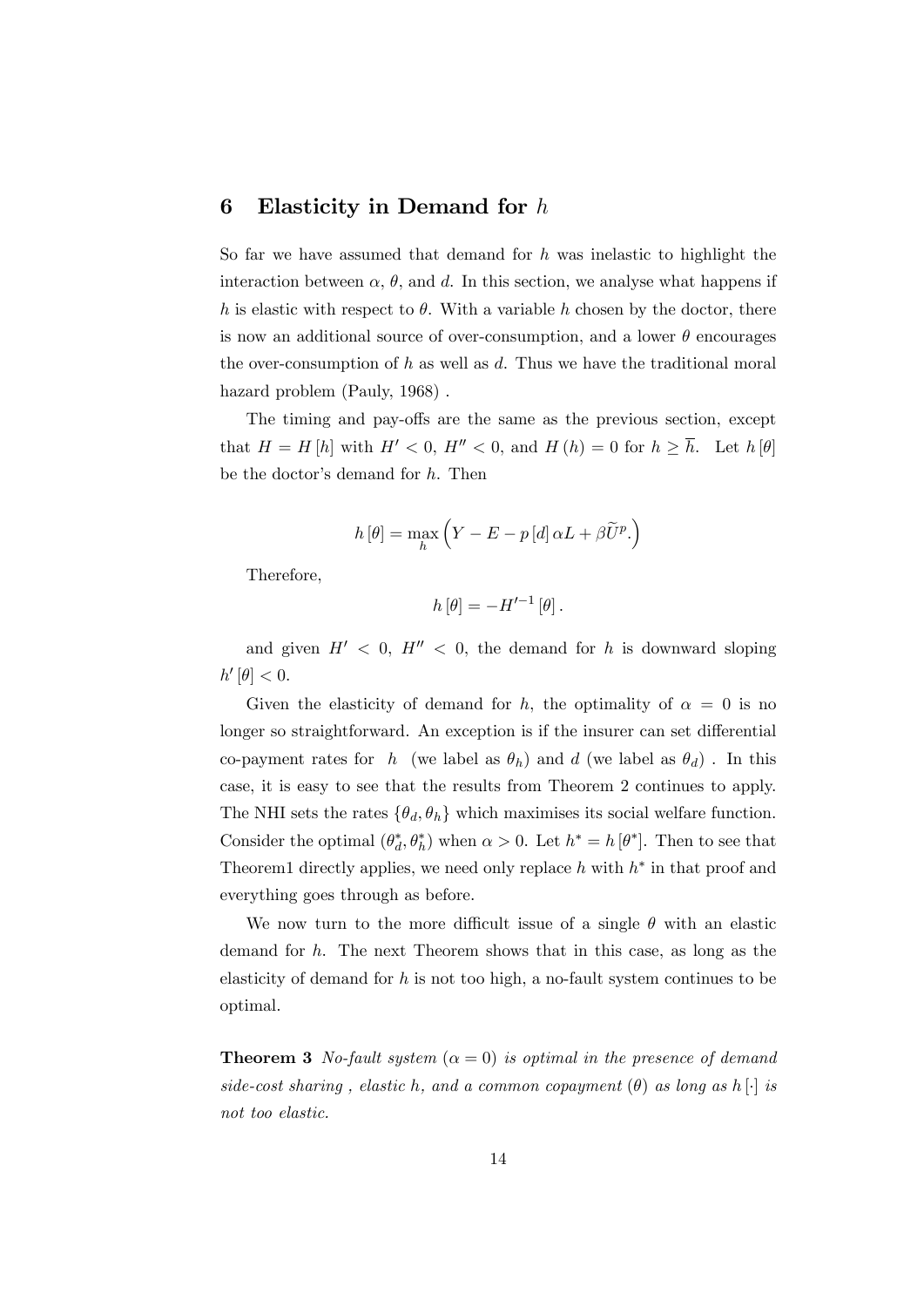Proof (Sketch). The proof follows similar lines to Theorem 1. In particular, consider the optimal copayment  $\theta^*$  under a regime where  $\alpha > 0$ (refer to this as regime  $III$ ) which implements  $d^*$  and  $h^*$ . Now, consider a no-fault regimes  $\emptyset$   $(\alpha = 0)$ . There exists a copayment of  $\theta < \theta^*$  such that  $d^*$  continues to be consumed. At this lower copayment, the h implemented, h will be higher than  $h^*$ . Let  $\Delta = h - h^*$ . We have

$$
\Psi\left[\alpha>0\right] = \left(1-\pi\right)V\left[W-\widetilde{R}\right] + \pi V\left[W-H\left[h^*\right] - \widetilde{\theta}\left(h^*+\widetilde{d}\right) - \widetilde{R}\right] - \pi p\left[d^*\right]z
$$

and

$$
\Psi\left[\alpha=0\right] = \left(1-\pi\right)V\left[W-\widehat{R}\right] + \pi V\left[W-H\left[h^*+\Delta\right]-\widehat{\theta}\left(h^*+\Delta+\widehat{d}\right)-\widehat{R}\right] - \pi p\left[d^*\right]z,
$$

where

$$
\widetilde{R} = \pi \left( \left( 1 - \widetilde{\theta} \right) \left( h^* + d^* \right) + p \left[ d^* \right] \left( 1 - \alpha \right) L + \widetilde{Y} \right)
$$

and

$$
\widehat{R} = \pi \left( \left( 1 - \widehat{\theta} \right) \left( h^* + \Delta + d^* \right) + p \left[ d^* \right] L + \widehat{Y} \right).
$$

The compensation wage required for the doctors are

$$
\widetilde{Y} = \overline{U} + E + p \left[ d^* \right] \left( \alpha L + \beta z \right) - \beta V \left[ W - H + h^* - \theta^* \left( h^* + d^* \right) \right]
$$

and

$$
\widehat{Y} = \overline{U} + E + p \left[ d^* \right] \beta z - \beta V \left[ W - H + h^* + \Delta - \widehat{\theta} \left( h^* + \Delta + d^* \right) \right].
$$

Since both H [.] and V [.] are continuous in  $\Delta$ ,  $\Psi$  [ $\alpha = 0$ ] is continous in  $\Delta$  while  $\Psi$   $\alpha > 0$  is independent of  $\Delta$ . Theorem 1 shows that for  $\Delta = 0$ ,  $\alpha = 0$  is strictly preferred. Therefore, there exists some  $\Delta$  small enough, that Theorem 1 continues to hold.  $\blacksquare$ 

## 7 Supply side cost sharing

So far we have only considered the interaction between the liability regime and demand side-cost sharing. We now turn to the optimal liability when there is zero patients coinsurance, but the doctor pays some  $c$  for each test or x-ray that he orders. We use inelastic  $h$  to illustrate the results. The patient's utility when sick is therefore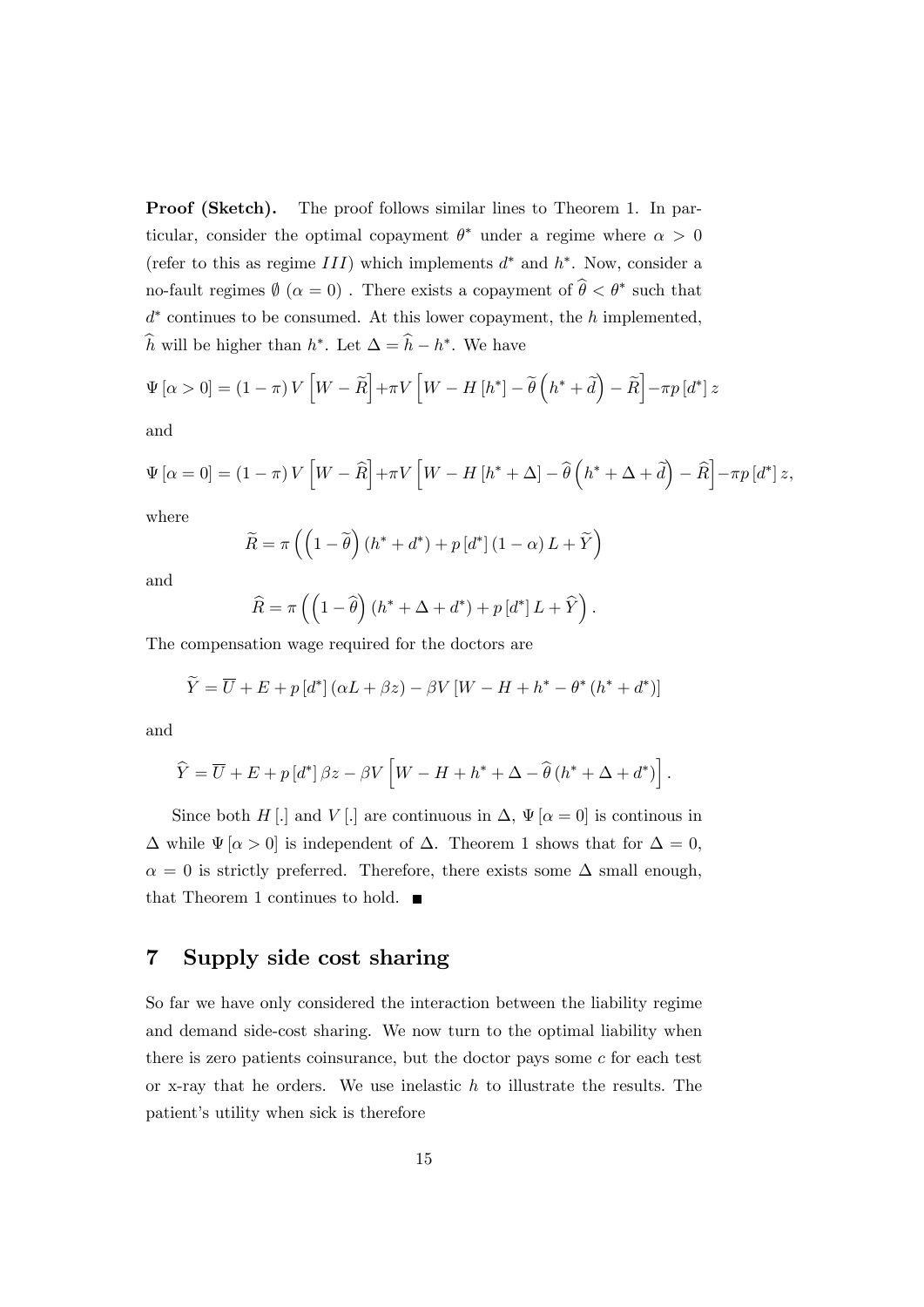$$
U^{p} = V\left[W - H + h - R\right] - p\left[d\right]z,
$$

The doctor's utility is

$$
U^d = Y - E - p [d] \alpha L - c d + \beta \widetilde{U}^p.
$$

where

$$
\widetilde{U}^{p} = V\left[W - H + h\right] - p\left[d\right]z
$$

Therefore, doctor prescribes  $d$  to equalise the marginal benefit with the supply-side cost  $c$ 

$$
c = -p'[d](\alpha L + \beta z) \tag{5}
$$

$$
-p'^{-1}\left[\frac{c}{\alpha L + \beta z}\right] = d \tag{6}
$$

Equation 5 illustrates the sense in which supply side cost sharing and the liability regime are substitutes since it is the ratio of c to  $(\alpha L + \beta z)$  that matters. This result echoes the findings of Kessler and McLellan (2002) which showed that areas with higher penetration of managed care (i.e. areas with higher c) were less responsive to tort reform (i.e. a lowering of  $\alpha$ ).

We assume that when imposing supply-side cost sharing, the doctor's income  $Y$  will have to rise to compensate him for the payment of  $c$  therefore

$$
Y = \overline{U} + E + p(\alpha L + \beta z) - \beta V[W - H + h] + cd \tag{7}
$$

This c which is paid by the doctor is collected by the NHI and therefore lowers the tax rate

$$
R = \pi (h + d) + p (1 - \alpha) L + Y - cd \tag{8}
$$

We now turn to the optimal  $c$ . In the case of demand side cost sharing, we showed that there was a welfare gain in having  $\alpha = 0$  since it allowed a lower copayment - which was beneficial to the consumer who is risk averse. However, in our model the doctor is risk-neutral. Therefore, we would expect there to be no added advantage from allowing  $\alpha = 0$ . The following result shows this to be the case.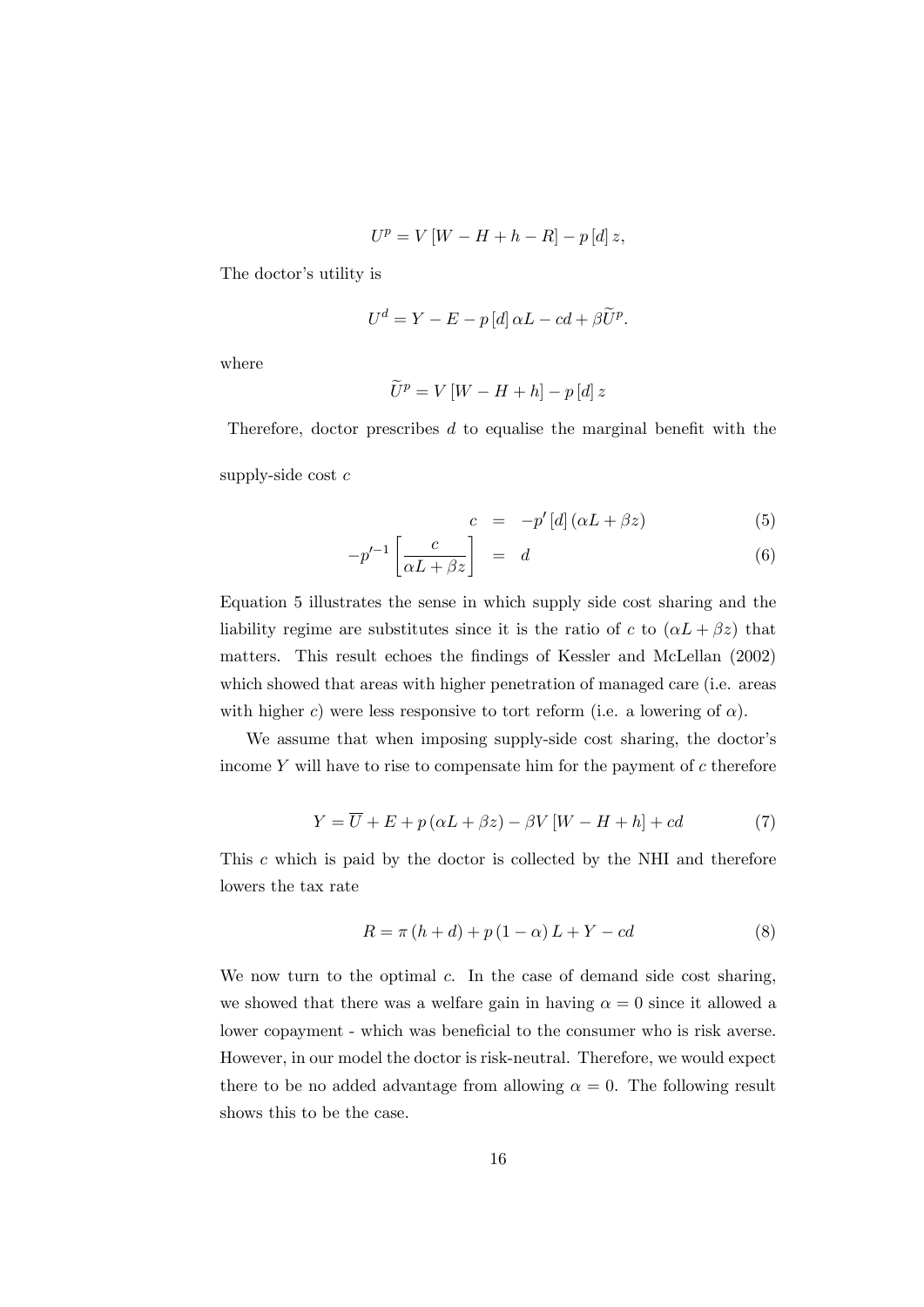**Theorem 4** The liability regime  $(\alpha)$  and the supply-side cost  $(c)$  are perfect substitutes.

**Proof.** Consider implementing a particular  $d^*$  through some  $\alpha \in [0, 1]$  and a c where  $c = d^* (\alpha^* L + \beta z)$ . Welfare is

$$
\Psi = (1 - \pi) V [W - R^*] + \pi V [W - R^*] - \pi p^* z
$$

Combining 8 and 7 with  $\Psi$  yields

$$
\Psi = V \left[ W - \left( \pi \left( h + d^* \right) + p \left( d^* \right) \left( 1 - \alpha \right) L + \overline{U} + E + p \left( d^* \right) \left( \alpha L + \beta z \right) - \beta V \left( W \right) \right) \right]
$$
  

$$
- \pi p \left( d^* \right) z
$$
  

$$
= V \left[ W - \left( \pi \left( h + d^* \right) + p \left( d^* \right) L + \overline{U} + E + p \left( d^* \right) \beta z - \beta V \left( W \right) \right) \right] (9)
$$
  

$$
- \pi p \left( d^* \right) z
$$

which only depends on  $d^*$  and not on  $\alpha$  or c. The NHI therefore chooses d to maximise 9 and any  $(\alpha, c)$  that implements d yields identical levels of welfare. Therefore the NHI chooses the optimal  $d^* \in [0, \overline{d}]$  which maximises  $\Psi$ , and  $(\alpha, c)$  where  $c = d^* (\alpha L + \beta z)$ .

#### 8 Concluding Comments

The purpose of this paper is to point out that a no-fault regime might be optimal in systems where the NHI has additional demand or supply side mechanisms to affect preventive care. In the case where the NHI relies purely on a demand-side mechanism, no-fault systems offer better insurance to consumers and are therefore welfare improving. On the other hand, systems with third party liability are forced to impose higher coinsurance rates in order to prevent excessive prescribing of preventive medicine by doctors who face liability.

Our model abstracts from the fact that doctors' choice to treat is also effected by the tort environment (Currie 2008). That is, while no-fault liability might discourage the use of preventive care, it might encourage doctors to preform more dangerous procedures such a as C-sections which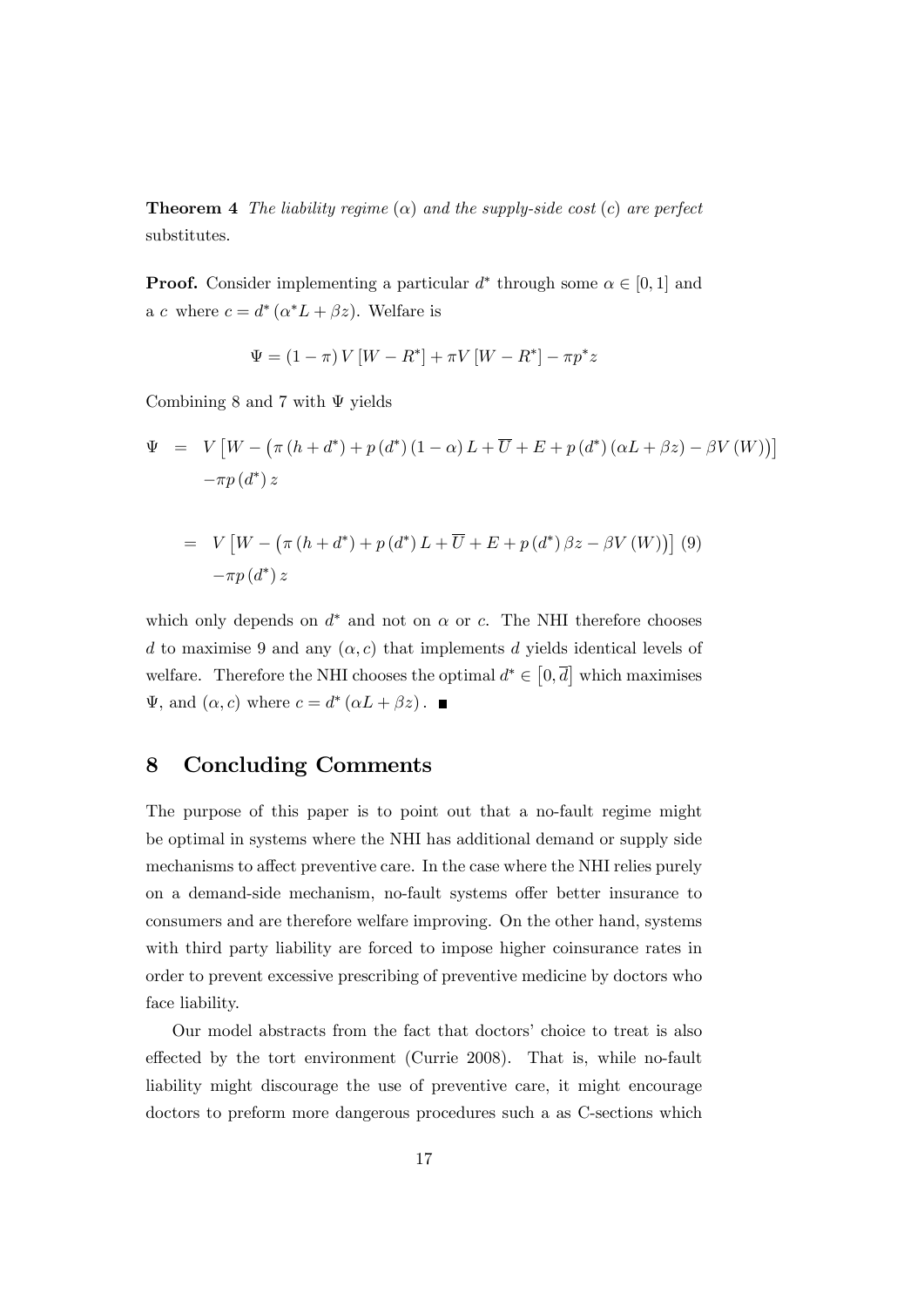in a more liable environment they might have eschewed. The effect of nofault liability on procedure choice is an interesting area of future research.

The main practical objection to more countries adopting no-fault systems is that they would be expected to bring forth an increase in compensation costs (Kessler, Summerton and Graham, 2006). This concern might be to do with the additional dead-weight costs involved in collecting taxes to pay for the compensation, and issue which we ignore in this paper.

#### 9 Appendix

Proof of Theorem. 2. Under the partial liability system, the patient is still fully insured against the L:

$$
U^{p} = V [W - H + (1 - \theta) h - \theta d - R] - p [d] z,
$$

and

$$
\widetilde{U}^{p} = V \left[ W - H + (1 - \theta) h - \theta d \right] - p \left[ d \right] z
$$

The doctor's utility is

$$
U^d = Y - E - p(d) \alpha L + \beta \widetilde{U}^p.
$$

The NHI has a zero-budget constraint and funds health care and any liabilities through a tax. The tax  $R$  is

$$
R = \pi ((1 - \theta) (h + d) + p [d] (1 - \alpha) L + Y).
$$

For the doctor's optimisation problem,  $d^*$  is determined by

$$
\beta V'[W - H + (1 - \theta) h - \theta d] \theta = -p'[d] (\alpha L + \beta z).
$$

As  $\alpha$  increases, the marginal benefit increases and the optimal d increases. As  $\theta$  increases, the marginal cost increases and the optimal d decreases.

For any  $(\tilde{\alpha} > 0, \tilde{\theta})$  such that the doctor's best response is  $\tilde{d}$ , let  $\hat{\theta}$  be the  $\theta$  which induces  $\tilde{d}$  as the doctor's best response when  $\alpha = 0$ . From the above inspection of the marginal cost and benefit, we have  $\hat{\theta} < \tilde{\theta}$ . The exante consumer welfare is therefore

$$
\Psi\left[\widetilde{\alpha},\widetilde{\theta},\widetilde{d}\right] = (1-\pi)V\left[W-R\right]+\pi V\left[W-H+h-\widetilde{\theta}\left(h+\widetilde{d}\right)-R\right]-\pi p\left[\widetilde{d}\right]z.
$$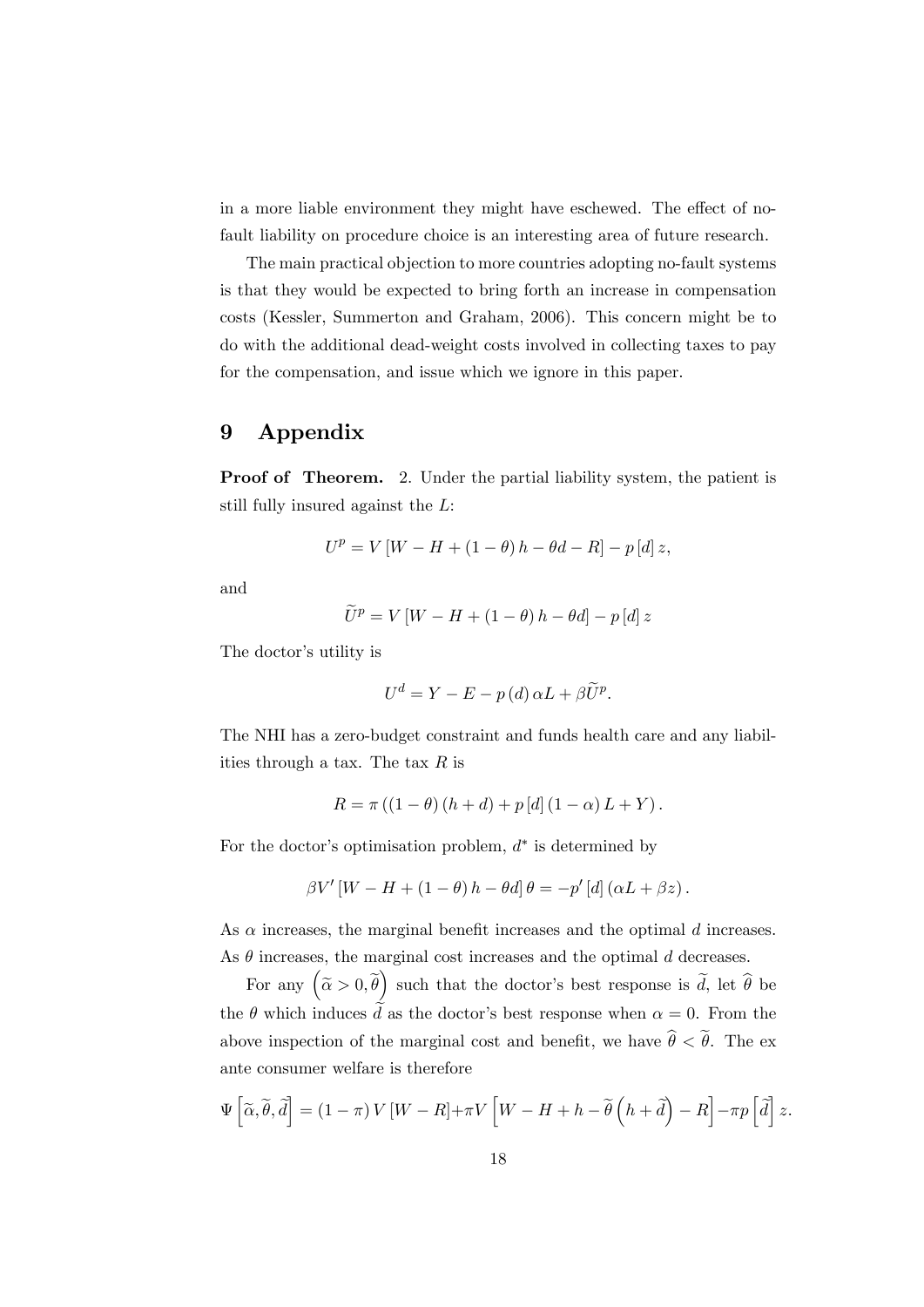and

$$
\Psi\left[0,\widehat{\theta},\widehat{d}\right] = \left(1-\pi\right)V\left[W-R\right]+\pi V\left[W-H+h-\widehat{\theta}\left(h+\widehat{d}\right)-R\right]-\pi p\left[\widehat{d}\right]z.
$$
 Furthermore,

Furthermore,

$$
R\left[\widetilde{\alpha},\widetilde{\theta},\widetilde{d}\right]=\pi\left(\left(1-\widetilde{\theta}\right)\left(h+\widetilde{d}\right)+p\left[\widetilde{d}\right]\left(1-\widetilde{\alpha}\right)L+Y\right)
$$

and

$$
R\left[0,\hat{\theta},\tilde{d}\right] = \pi\left(\left(1-\hat{\theta}\right)\left(h+\tilde{d}\right) + p\left[\tilde{d}\right]L + Y\right).
$$
  
with  $P$  is compensation. We

For the doctor's compensation wage,

$$
Y\left[\widetilde{\alpha}, \widetilde{\theta}, \widetilde{d}\right] = \overline{U} + E + p\left[\widetilde{d}\right] \left(\widetilde{\alpha}L + \beta z\right) - \beta V\left[W - H + h - \widetilde{\theta}\left(h + \widetilde{d}\right)\right]
$$

and

$$
Y\left[0,\widehat{\theta},\widetilde{d}\right]=\overline{U}+E+p\left[\widetilde{d}\right]\beta z-\beta V\left[W-H+h-\widehat{\theta}\left(h+\widetilde{d}\right)\right].
$$

We have

$$
Y\left[\widetilde{\alpha},\widetilde{\theta},\widetilde{d}\right]-Y\left[0,\widehat{\theta},\widetilde{d}\right]=p\left[\widetilde{d}\right]\widetilde{\alpha}L+\varepsilon,
$$

where  $\varepsilon = \beta\left(V\left[W-H+\left(1-\widehat{\theta}\right)h-\widehat{\theta}\widetilde{d}\right]-V\left[W-H+\left(1-\widetilde{\theta}\right)h-\widetilde{\theta}\widetilde{d}\right]\right)>$ 0. For  $\tilde{\alpha} > 0$ , the doctor needs to be compensated more than the additional liability they bear,  $p\left[\tilde{d}\right]\tilde{\alpha}L$ , due to patient's disutility for facing a higher copay.

$$
R\left[0,\widehat{\theta},\widetilde{d}\right]-R\left[\widetilde{\alpha},\widetilde{\theta},\widetilde{d}\right]
$$
  
=  $\pi\left(\left(1-\widehat{\theta}\right)\left(h+\widetilde{d}\right)+p\left[\widetilde{d}\right]L+Y\left[0,\widehat{\theta},\widetilde{d}\right]\right)$   

$$
-\pi\left(\left(1-\widetilde{\theta}\right)\left(h+\widetilde{d}\right)+p\left[\widetilde{d}\right](1-\widetilde{\alpha})L+Y\left[\widetilde{\alpha},\widetilde{\theta},\widetilde{d}\right]\right)
$$
  
=  $\pi Z-\pi \varepsilon$ .

where 
$$
Z = (h + \tilde{d}) (\tilde{\theta} - \tilde{\theta}).
$$
  
\n
$$
\Psi [0, \hat{\theta}, \tilde{d}] > \Psi [\tilde{\alpha}, \tilde{\theta}, \tilde{d}] \text{ if}
$$
  
\n
$$
(1 - \pi) V [W - R [0, \tilde{\theta}, \tilde{d}] + \pi V [W - H + (1 - \tilde{\theta}) h - \tilde{\theta} \tilde{d} - R [0, \tilde{\theta}, \tilde{d}]]
$$
  
\n
$$
= (1 - \pi) V [W - R [\tilde{\alpha}, \tilde{\theta}, \tilde{d}] + \pi \varepsilon - \pi Z]
$$
  
\n
$$
+ \pi V [W - H + h - \tilde{\theta} (h + \tilde{d}) - R [\tilde{\alpha}, \tilde{\theta}, \tilde{d}] + \pi \varepsilon - \pi Z]
$$
  
\n
$$
> (1 - \pi) V [W - R [\tilde{\alpha}, \tilde{\theta}, \tilde{d}] + \pi V [W - H + (1 - \tilde{\theta}) h - \tilde{\theta} \tilde{d} - R [\tilde{\alpha}, \tilde{\theta}, \tilde{d}]]
$$
  
\n
$$
= (1 - \pi) V [W - R [\tilde{\alpha}, \tilde{\theta}, \tilde{d}] + \pi V [W - H + h - \hat{\theta} (h + \tilde{d}) - R [\tilde{\alpha}, \tilde{\theta}, \tilde{d}] - Z]
$$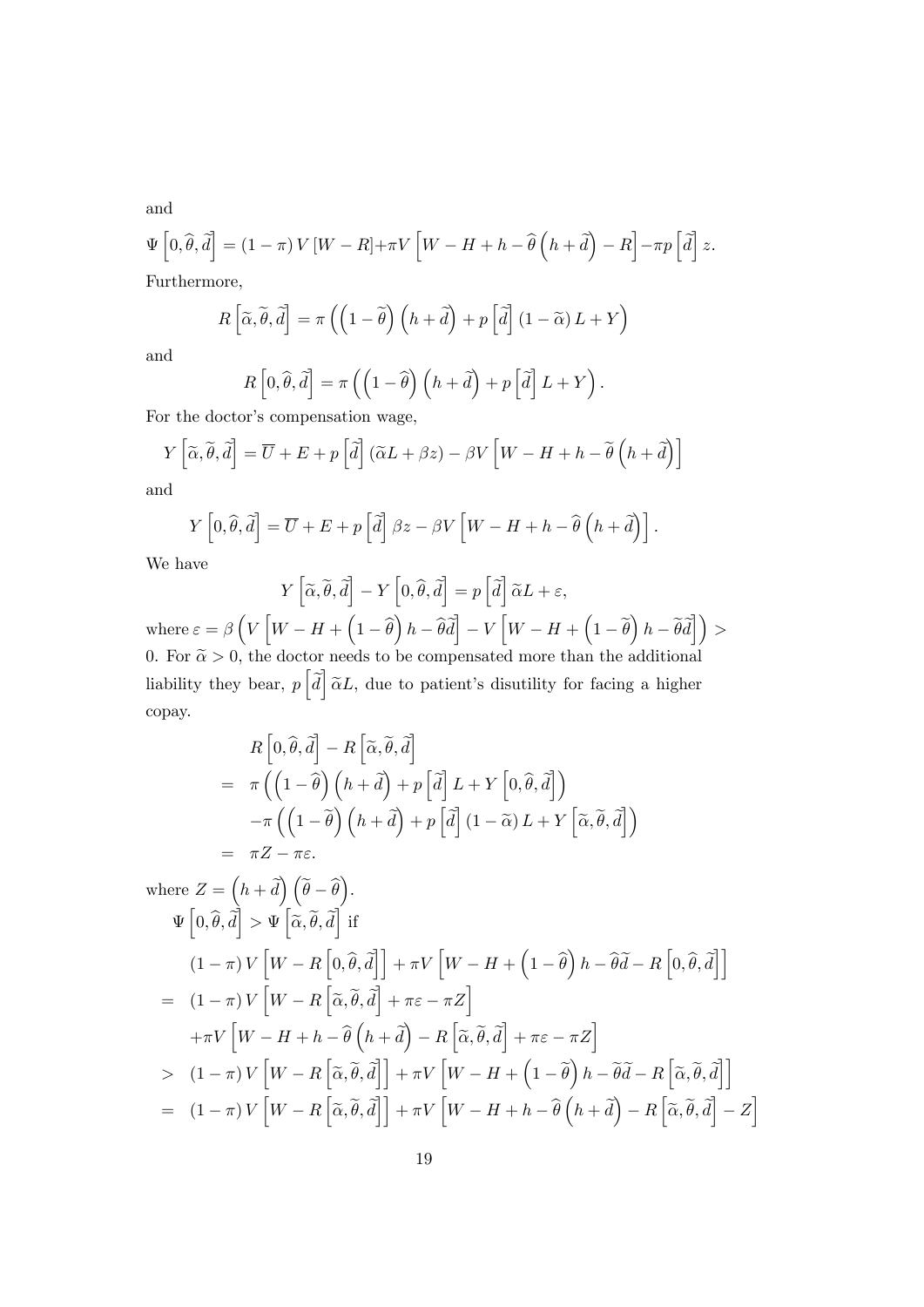This holds since

$$
(1 - \pi) V \left[ W - R \left[ \tilde{\alpha}, \tilde{\theta}, \tilde{d} \right] + \pi \varepsilon - \pi Z \right]
$$
  
+  $\pi V \left[ W - H + h - \hat{\theta} \left( h + \tilde{d} \right) - R \left[ \tilde{\alpha}, \tilde{\theta}, \tilde{d} \right] + \pi \varepsilon - \pi Z \right]$   
>  $(1 - \pi) V \left[ W - R \left[ \tilde{\alpha}, \tilde{\theta}, \tilde{d} \right] - \pi Z \right] + \pi V \left[ W - H + h - \hat{\theta} \left( h + \tilde{d} \right) - R \left[ \tilde{\alpha}, \tilde{\theta}, \tilde{d} \right] - \pi Z \right]$   
>  $(1 - \pi) V \left[ W - R \left[ \tilde{\alpha}, \tilde{\theta}, \tilde{d} \right] \right] + \pi V \left[ W - H + h - \hat{\theta} \left( h + \tilde{d} \right) - R \left[ \tilde{\alpha}, \tilde{\theta}, \tilde{d} \right] - Z \right]$ 

Since for every  $\tilde{\alpha}$ , this holds for given  $\tilde{\theta}$  and  $\tilde{d}$ , doctor's best response to  $(\tilde{\alpha}, \tilde{\theta})$ . Let  $\tilde{\theta}$  be the optimal  $\theta^*$  given  $\tilde{\alpha}$  and the doctor's best response. This completes the proof. ■

#### 10 References

Cummins, J. D., R. D. Phillips, and M. A. Weiss (2001) "The Incentive Effects of No-Fault Automobile Insurance," Journal of Law and Economics, 44(2): 427-64.

Currie, J. and B. MacLeod (2008) "First Do No Harm? Tort Reform and Birth Outcomes," Quarterly Journal of Economics, CXXIII #2, May 2008: 795-830.

Dubaya, L., R. Kaestnerb and T. Waidmann (1999) "The Impact of Malpractice Fears on Cesarean Section Rates " Journal of Health Economics,  $18(4)$ : 491 - 522.

Danzon, P. (2000) "Liability for Medical Malpractice" in Handbook of Health Economics: Elseiver

Danzon, P. (1985) "Liability and Liability Insurance for Medical Practice," Journal of Health Economics, 4 (4):309 - 31.

Fenn, P., A. Gray, and N. Rickman (2004) "Enterprise Liability, Insurance and Defensive Medicine: UK Evidence," memio, Nottingham University Business School.

Kessler, D. and M. McClellan (1996) "Do Doctors Practice preventive Medicine?", Quarterly Journal of Economics, 111(2): 353 - 90.

Kessler, D. and M. McLellan (2002) "Malpractice Law and Health Care Reform: Optimal Liability Policy in an Era of Managed Care," Journal of Public Economics, 84 (2): 175 - 97.